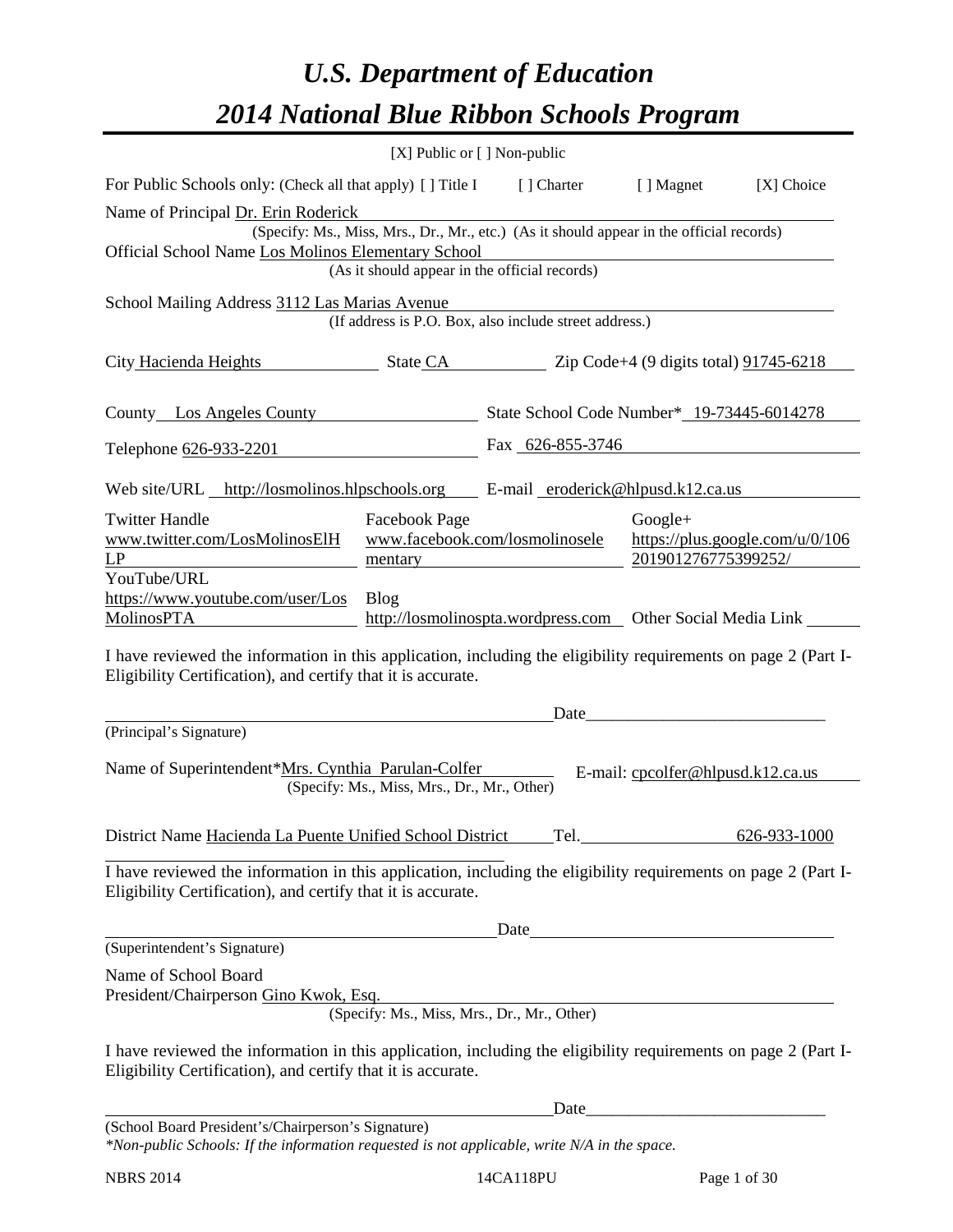#### **Include this page in the school's application as page 2.**

The signatures on the first page of this application (cover page) certify that each of the statements below concerning the school's eligibility and compliance with U.S. Department of Education, Office for Civil Rights (OCR) requirements is true and correct.

- 1. The school configuration includes one or more of grades K-12. (Schools on the same campus with one principal, even a K-12 school, must apply as an entire school.)
- 2. The school has made its Annual Measurable Objectives (AMOs) or Adequate Yearly Progress (AYP) each year for the past two years and has not been identified by the state as "persistently dangerous" within the last two years.
- 3. To meet final eligibility, a public school must meet the state's AMOs or AYP requirements in the 2013-2014 school year and be certified by the state representative. Any status appeals must be resolved at least two weeks before the awards ceremony for the school to receive the award.
- 4. If the school includes grades 7 or higher, the school must have foreign language as a part of its curriculum.
- 5. The school has been in existence for five full years, that is, from at least September 2008 and each tested grade must have been part of the school for the past three years.
- 6. The nominated school has not received the National Blue Ribbon Schools award in the past five years: 2009, 2010, 2011, 2012, or 2013.
- 7. The nominated school has no history of testing irregularities, nor have charges of irregularities been brought against the school at the time of nomination. The U.S. Department of Education reserves the right to disqualify a school's application and/or rescind a school's award if irregularities are later discovered and proven by the state.
- 8. The nominated school or district is not refusing Office of Civil Rights (OCR) access to information necessary to investigate a civil rights complaint or to conduct a district-wide compliance review.
- 9. The OCR has not issued a violation letter of findings to the school district concluding that the nominated school or the district as a whole has violated one or more of the civil rights statutes. A violation letter of findings will not be considered outstanding if OCR has accepted a corrective action plan from the district to remedy the violation.
- 10. The U.S. Department of Justice does not have a pending suit alleging that the nominated school or the school district as a whole has violated one or more of the civil rights statutes or the Constitution's equal protection clause.
- 11. There are no findings of violations of the Individuals with Disabilities Education Act in a U.S. Department of Education monitoring report that apply to the school or school district in question; or if there are such findings, the state or district has corrected, or agreed to correct, the findings.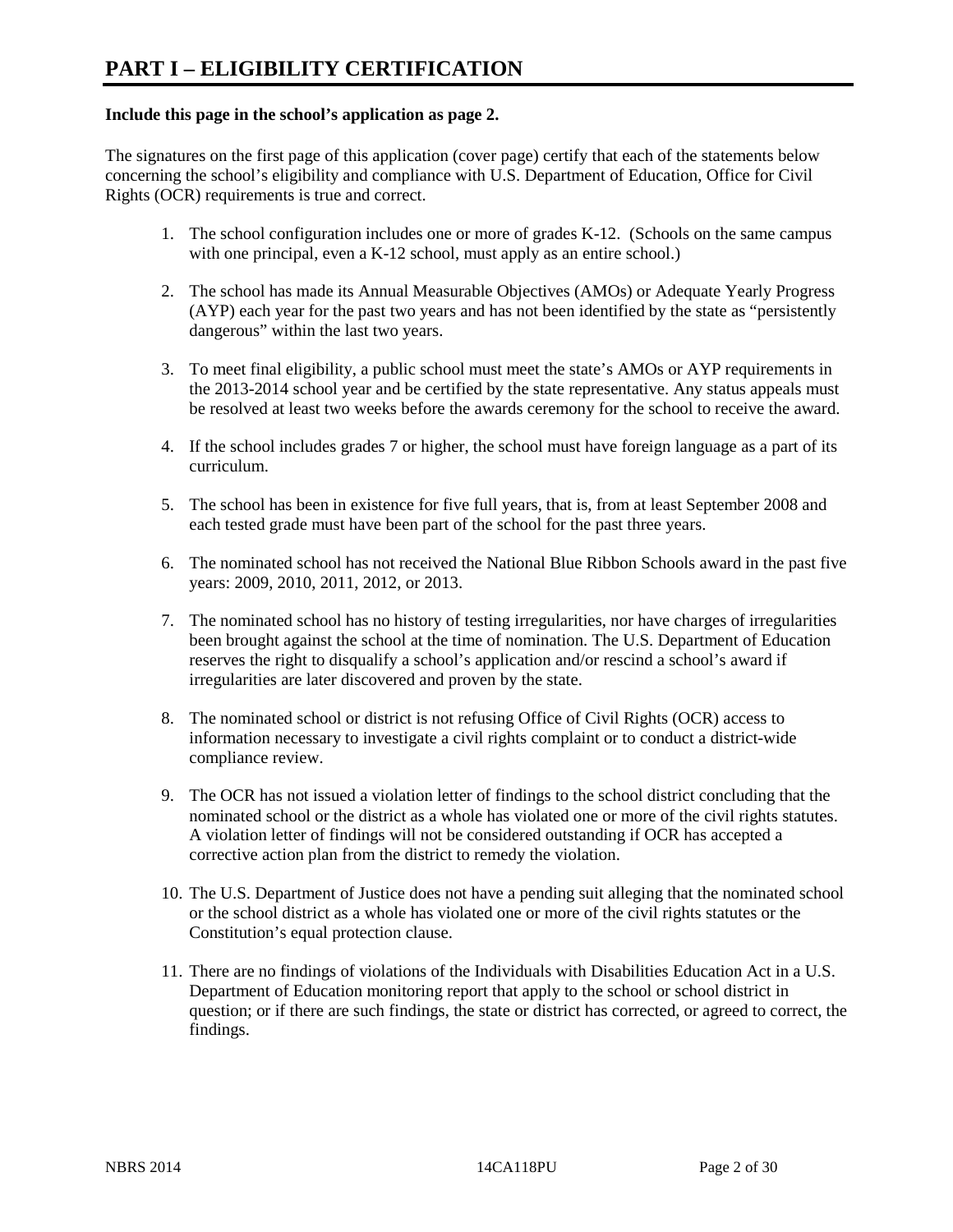### **PART II - DEMOGRAPHIC DATA**

#### **All data are the most recent year available.**

**DISTRICT** (Question 1 is not applicable to non-public schools)

| $\perp$ | Number of schools in the district<br>(per district designation): | $24$ Elementary schools (includes K-8)<br>4 Middle/Junior high schools<br>6 High schools |
|---------|------------------------------------------------------------------|------------------------------------------------------------------------------------------|
|         |                                                                  | 2 K-12 schools                                                                           |

36 TOTAL

**SCHOOL** (To be completed by all schools)

- 2. Category that best describes the area where the school is located:
	- [] Urban or large central city
	- [ ] Suburban with characteristics typical of an urban area
	- [X] Suburban
	- [ ] Small city or town in a rural area
	- [ ] Rural
- 3. 2 Number of years the principal has been in her/his position at this school.
- 4. Number of students as of October 1 enrolled at each grade level or its equivalent in applying school:

| Grade                           | # of         | # of Females | <b>Grade Total</b> |
|---------------------------------|--------------|--------------|--------------------|
|                                 | <b>Males</b> |              |                    |
| <b>PreK</b>                     | 7            | $\theta$     | 7                  |
| K                               | 32           | 27           | 59                 |
| $\mathbf{1}$                    | 24           | 24           | 48                 |
| $\overline{2}$                  | 23           | 33           | 56                 |
| 3                               | 29           | 32           | 61                 |
| 4                               | 34           | 30           | 64                 |
| 5                               | 35           | 19           | 54                 |
| 6                               | 0            | 0            | $\theta$           |
| 7                               | 0            | 0            | 0                  |
| 8                               | 0            | 0            | 0                  |
| 9                               | 0            | 0            | 0                  |
| 10                              | 0            | 0            | 0                  |
| 11                              | 0            | 0            | 0                  |
| 12                              | 0            | $\theta$     | 0                  |
| <b>Total</b><br><b>Students</b> | 184          | 165          | 349                |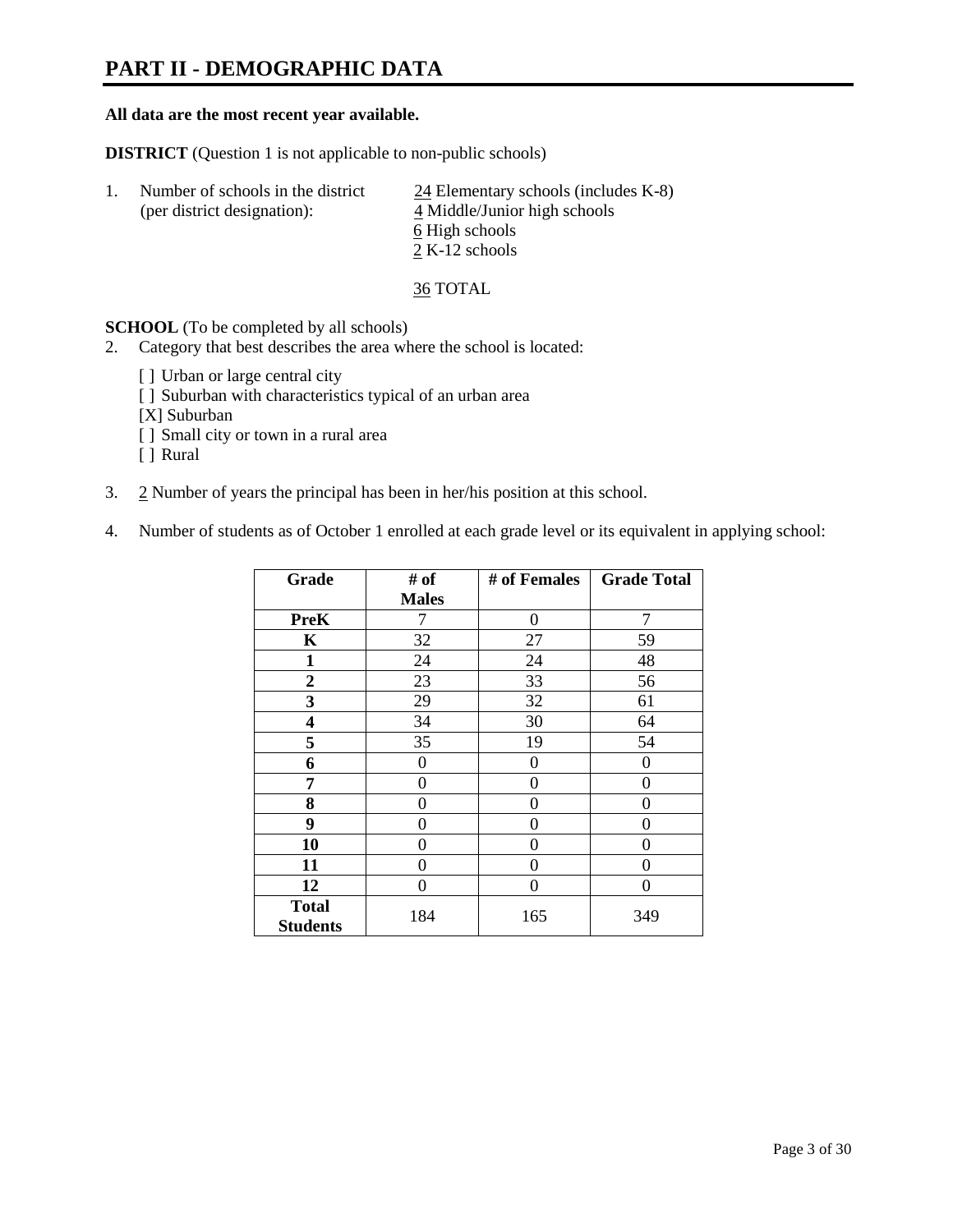the school: 18 % Asian

5. Racial/ethnic composition of  $\qquad \qquad \underline{0}$  % American Indian or Alaska Native 1 % Black or African American 75 % Hispanic or Latino 0 % Native Hawaiian or Other Pacific Islander 6 % White 0 % Two or more races **100 % Total** 

(Only these seven standard categories should be used to report the racial/ethnic composition of your school. The Final Guidance on Maintaining, Collecting, and Reporting Racial and Ethnic Data to the U.S. Department of Education published in the October 19, 2007 *Federal Register* provides definitions for each of the seven categories.)

6. Student turnover, or mobility rate, during the 2012 - 2013 year: 7%

This rate should be calculated using the grid below. The answer to (6) is the mobility rate.

| <b>Steps For Determining Mobility Rate</b>         | Answer |
|----------------------------------------------------|--------|
| (1) Number of students who transferred to          |        |
| the school after October 1, 2012 until the         |        |
| end of the school year                             |        |
| (2) Number of students who transferred             |        |
| <i>from</i> the school after October 1, 2012 until | 14     |
| the end of the 2012-2013 school year               |        |
| (3) Total of all transferred students [sum of      | 21     |
| rows $(1)$ and $(2)$ ]                             |        |
| (4) Total number of students in the school as      | 293    |
| of October 1                                       |        |
| $(5)$ Total transferred students in row $(3)$      | 0.072  |
| divided by total students in row (4)               |        |
| $(6)$ Amount in row $(5)$ multiplied by 100        |        |

#### 7. English Language Learners (ELL) in the school:  $10\%$ 35 Total number ELL

Number of non-English languages represented: 5 Specify non-English languages: Cantonese, Gujarati, Korean, Mandarin, Spanish

8. Students eligible for free/reduced-priced meals:  $41\%$ 

Total number students who qualify:  $141$ 

If this method is not an accurate estimate of the percentage of students from low-income families, or the school does not participate in the free and reduced-priced school meals program, supply an accurate estimate and explain how the school calculated this estimate. n/a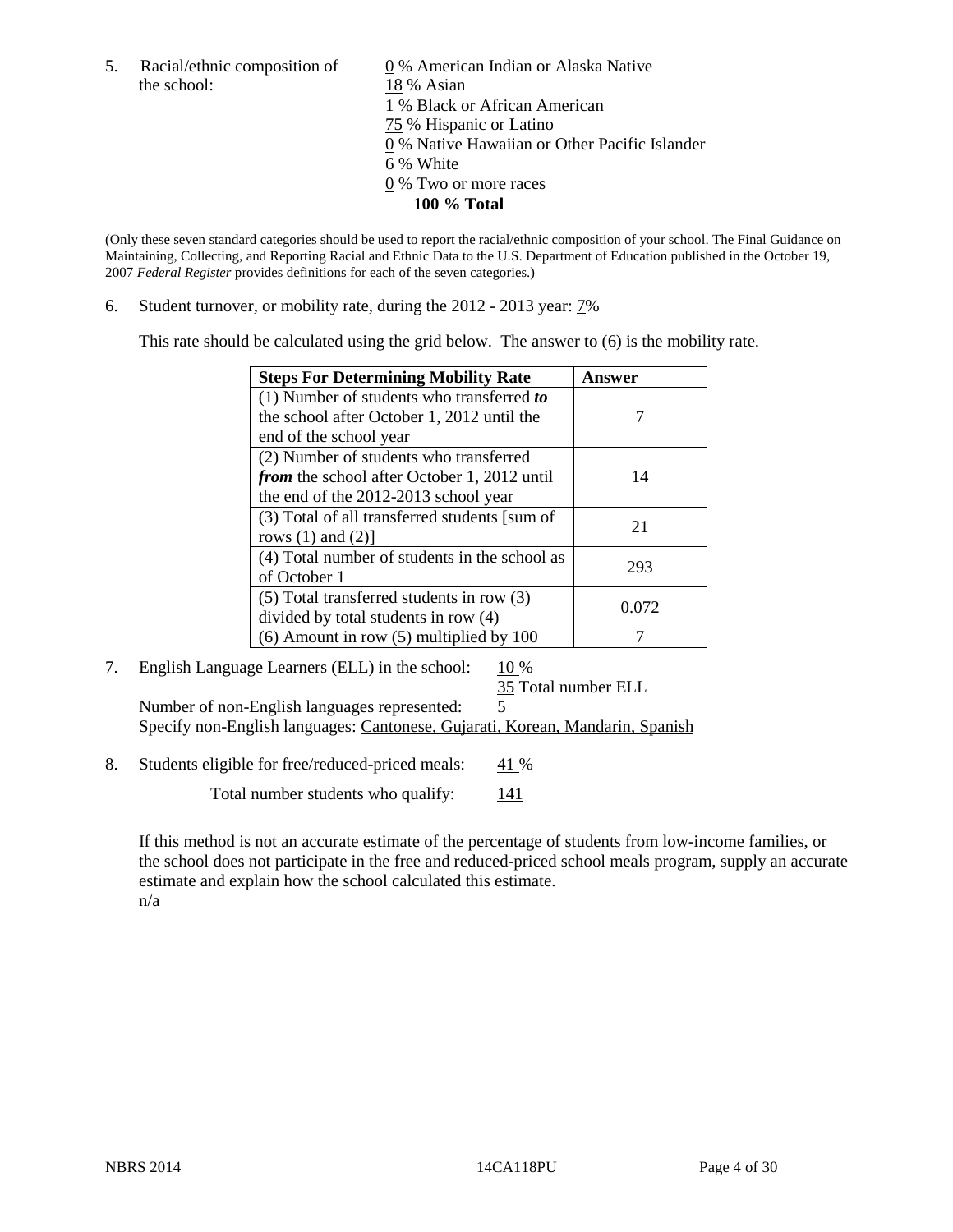30 Total number of students served

Indicate below the number of students with disabilities according to conditions designated in the Individuals with Disabilities Education Act. Do not add additional categories.

- 
- 
- 
- 
- 
- 
- 
- 17 Autism 0 Orthopedic Impairment<br>0 Deafness 3 Other Health Impaired 3 Other Health Impaired
- 0 Deaf-Blindness 6 Specific Learning Disability
- 0 Emotional Disturbance 2 Speech or Language Impairment
- 0 Hearing Impairment 0 Traumatic Brain Injury
- 0 Mental Retardation 2 Visual Impairment Including Blindness
- 0 Multiple Disabilities 0 Developmentally Delayed

10. Use Full-Time Equivalents (FTEs), rounded to nearest whole numeral, to indicate the number of personnel in each of the categories below:

|                                       | <b>Number of Staff</b> |
|---------------------------------------|------------------------|
| Administrators                        |                        |
| Classroom teachers                    | 14                     |
| Resource teachers/specialists         |                        |
| e.g., reading, math, science, special | 3                      |
| education, enrichment, technology,    |                        |
| art, music, physical education, etc.  |                        |
| Paraprofessionals                     | 3                      |
| Student support personnel             |                        |
| e.g., guidance counselors, behavior   |                        |
| interventionists, mental/physical     |                        |
| health service providers,             |                        |
| psychologists, family engagement      |                        |
| liaisons, career/college attainment   |                        |
| coaches, etc.                         |                        |
|                                       |                        |

11. Average student-classroom teacher ratio, that is, the number of students in the school divided by the FTE of classroom teachers, e.g.,  $22:1$   $24:1$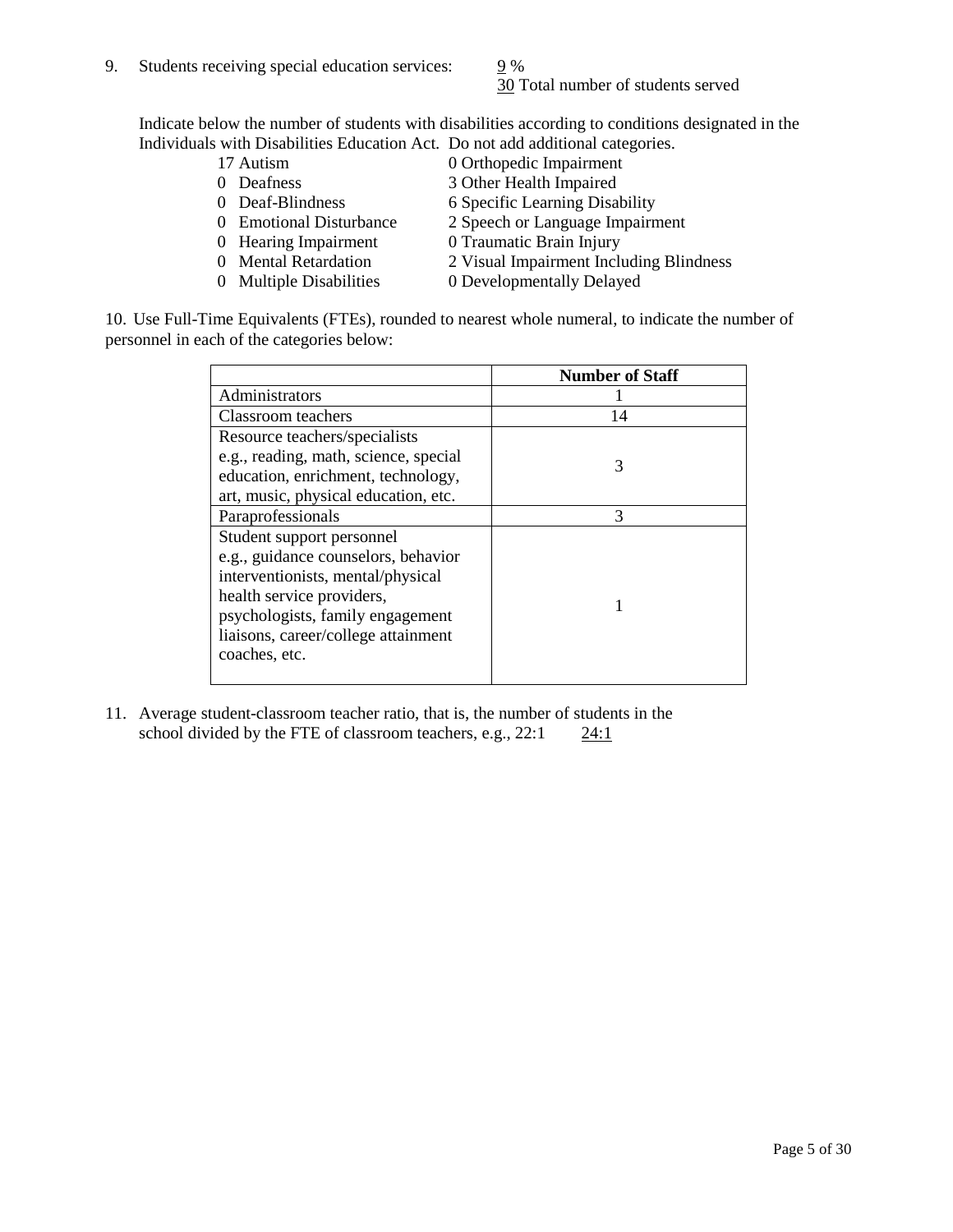12. Show daily student attendance rates. Only high schools need to supply yearly graduation rates.

| <b>Required Information</b> | 2012-2013 | 2011-2012 | 2010-2011 | 2009-2010 | 2008-2009 |
|-----------------------------|-----------|-----------|-----------|-----------|-----------|
| Daily student attendance    | 77%       | 98%       | 27%       | 97%       | 97%       |
| High school graduation rate | 0%        | 9%        | 0%        | 0%        | 0%        |

#### 13. **For schools ending in grade 12 (high schools)**

Show percentages to indicate the post-secondary status of students who graduated in Spring 2013

| <b>Post-Secondary Status</b>                  |    |
|-----------------------------------------------|----|
| Graduating class size                         |    |
| Enrolled in a 4-year college or university    | 0% |
| Enrolled in a community college               | 0% |
| Enrolled in career/technical training program | 0% |
| Found employment                              | 0% |
| Joined the military or other public service   | 0% |
| <b>Ther</b>                                   | 2% |

14. Indicate whether your school has previously received a National Blue Ribbon Schools award. Yes  $No \underline{X}$ 

If yes, select the year in which your school received the award.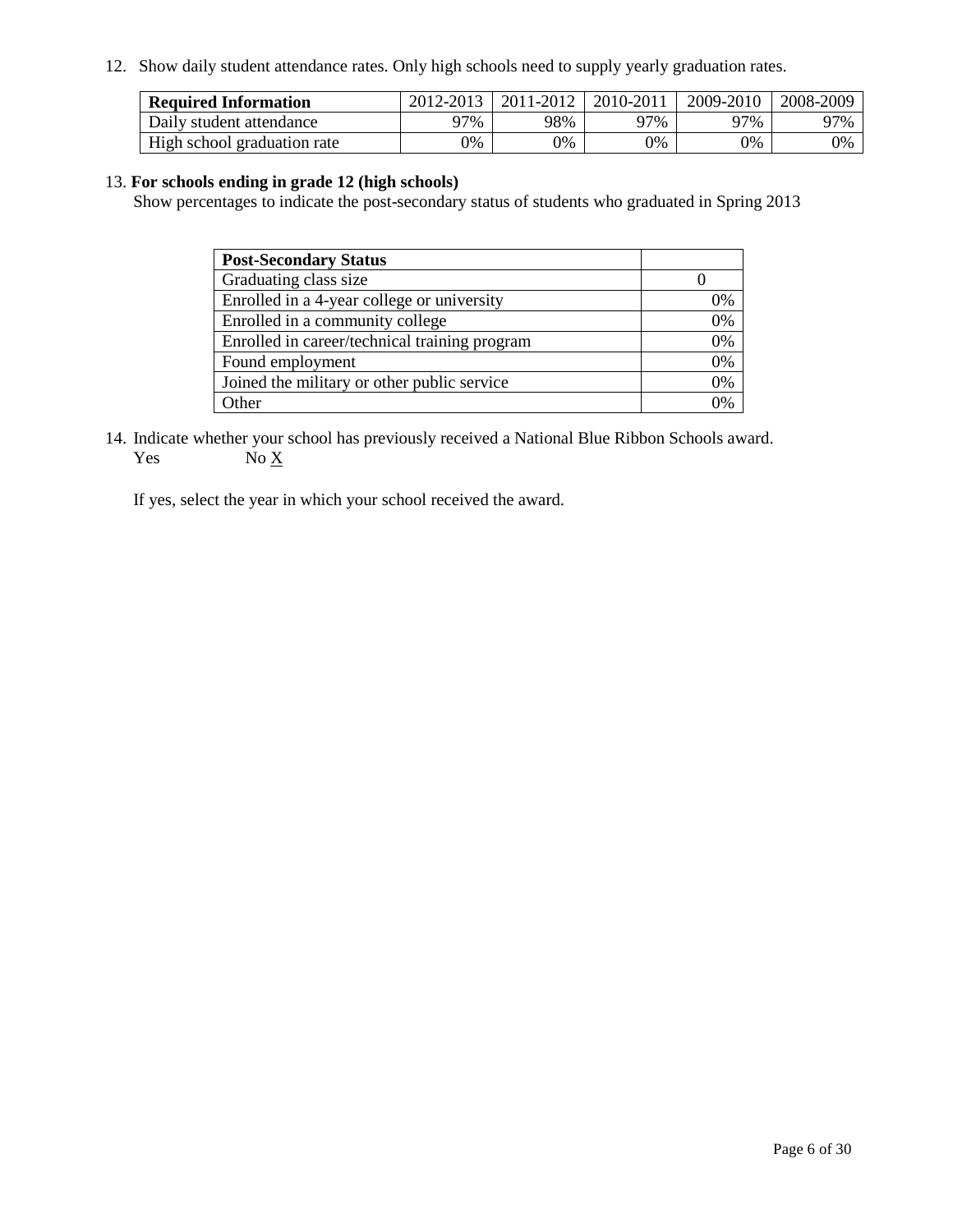### **PART III – SUMMARY**

"Once a Wildcat, Always a Wildcat" is a common mantra that is heard around the local community of beautiful Hacienda Heights. Current and former families have experienced the legacy of Los Molinos, which provides the feeling of an intimate family atmosphere. Throughout the day, our 349 students can be found walking through our muraled indoor hallways, tending to our organic garden, or reading with the principal in the manicured atrium patio.

At Los Molinos, "We Nurture Life Long Learners". We believe that all students come with a desire for learning and a belief that all things are possible. Despite challenges students are faced with in their personal lives, we provide a stable learning environment where students feel safe and respected. We foster critical thinking through diverse opportunities, shared decision making, and rigorous curriculum. Los Molinos is a community of dedicated staff members, involved parents, and students who always strive to achieve their highest potential. From the moment you step onto our campus, Wildcat pride is evidenced by the actions and behaviors of all stakeholders. Los Molinos balances academic rigor and social-emotional development while preparing students for 21st century learning and becoming college and career ready.

Our district invites parents to choose their children's schools, regardless of where they live. With many other surrounding elementary schools to choose from, we are honored that families elect to bring their students to Los Molinos so that they can enjoy such an amazing school experience. Our student demographic is wonderfully diverse with over 63% of our families residing outside our attendance area. It is not uncommon for families to drive great distances, passing many other schools along the way, in order to arrive each day at the best, Los Molinos.

A "focus on literacy" campaign drives our instruction beginning in Pre-K. Our comprehensive literacybuilding plan includes research-based strategies for classroom environment, reading fluency and comprehension, writing across the curriculum, and vocabulary-building. Our beautifully renovated media center hosts motivating literacy activities such as annual book fairs, grandparent reading events, and summer reading challenges to promote wide reading of various genres and engage young readers.

Teachers and staff, working within professional learning communities, are committed to ensuring academic success for all students. This is accomplished through ongoing student data analysis and collaborative planning. Teachers routinely use annual state assessment data, district interim results, and grade-level common assessments to inform instructional planning. Los Molinos teachers are trained to use technologybased data management systems, student assessment software, and web-based instructional programs to support student learning. Our teachers are devoted to developing positive relationships beyond the classroom and to helping children succeed academically. "We believe in our students and will do whatever it takes for success!"

At Los Molinos, nurturing a strong sense of character is accomplished by a tiered incentive system. Students are motivated when recognized for their accomplishments and efforts. Through demonstrating our school's core values of being safe, respectful and responsible, students earn raffle tickets, lunch with the principal, "bring a friend" activities, and are publicly recognized through various media including the school marquee. Achievements in all content areas are celebrated by presenting students with certificates, medals, and trophies during awards ceremonies throughout the year to an audience of proud parents.

Los Molinos provides a variety of enrichment programs. Beginning band, sports, cheer, and dance are offered to our students. Art Masters and Art Attack are provided for all students throughout the year. Additional afterschool classes such as Foreign Languages, Chess, Art, Science, and Technology are offered. We support working families with early drop-off and late pick-up through our California Learns after school program. This program offers students a quiet place to get help with homework, enjoy enrichment and physical activities in a safe environment.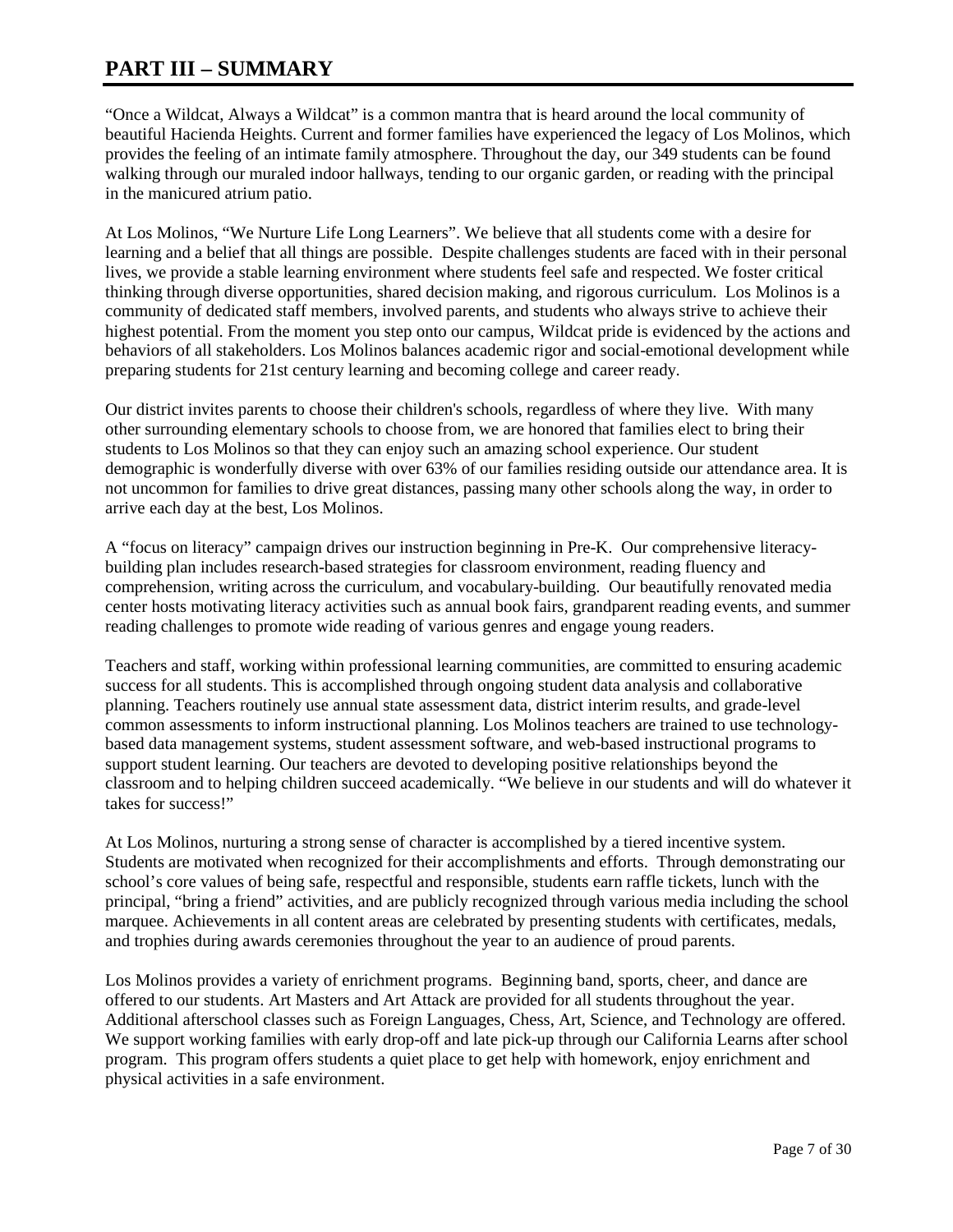Los Molinos stands apart from other schools because of the community's support of our school's educational philosophy. Student success is largely dependent upon the level of parent involvement that we are afforded by our community. Our PTA is committed to raising money to support academic and enrichment programs throughout the year. We offer an annual Fall Festival, Santa's Workshop, family nights, dances, Move-a-Thon and much more. As part of Autism Speaks, Los Molinos hosts an annual Autism walk to raise awareness and funds toward research. We are not just an elementary school, we are a family!

Through the spirit of team work we have narrowed the achievement gap between groups of students and made a 78-point increase over the past 5 years bringing our API to 953, the highest in our district. Los Molinos continues to make our school a safe, academically challenging, and supportive learning environment for all students. With the belief that rigor, relevance, and relationships are the key to success, Los Molinos proudly provides the Wildcats with the best educational experience possible and this is why our community is deserving of the National Blue Ribbon Award.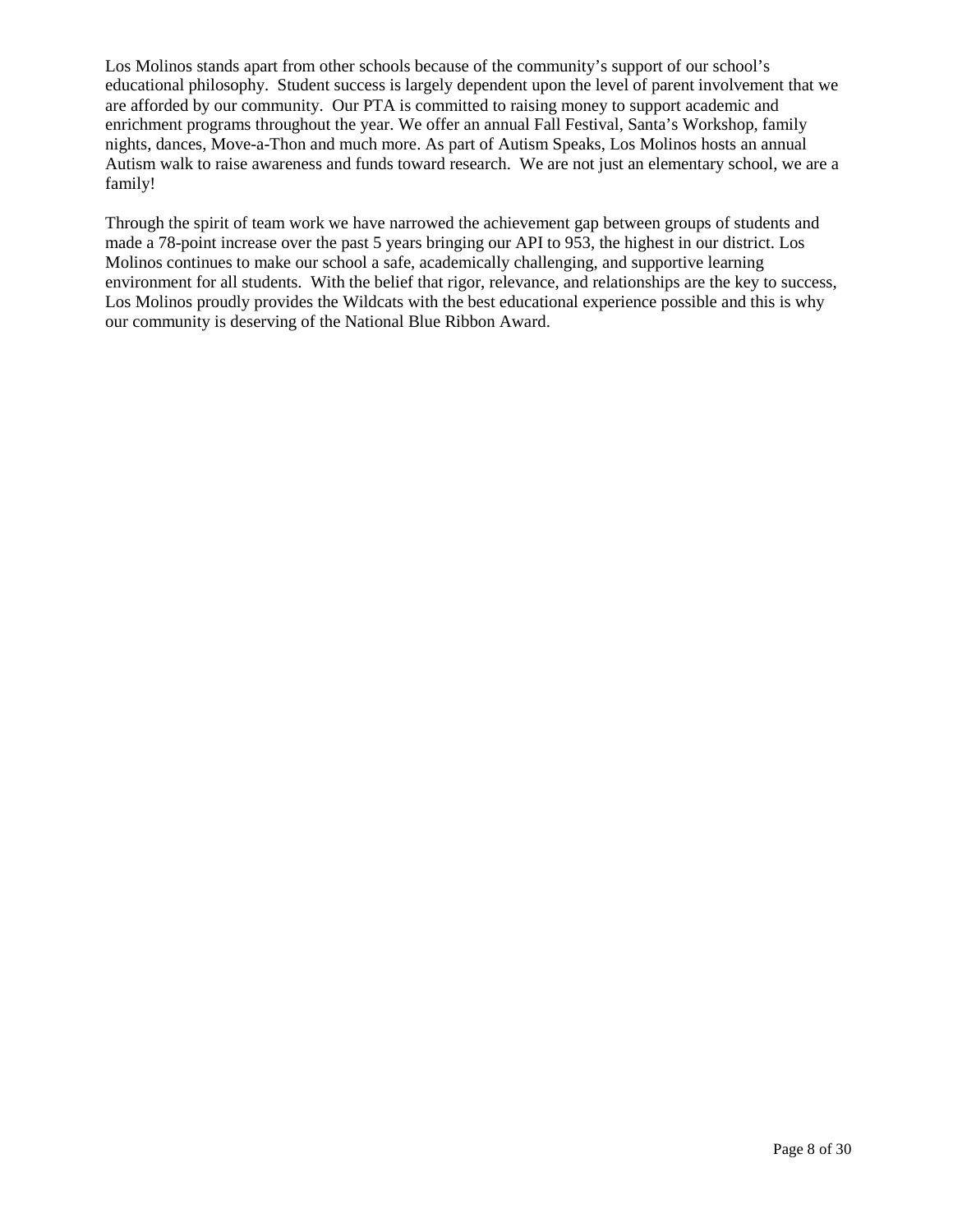#### **1. Assessment Results:**

#### A.

In California, students in grades 2-5 are assessed annually with the Standardized Testing and Reporting (STAR) program. Most students take the California Standards Test in Language Arts and Math, as well as Science in 5th grade. Students with an Individualized Education Plan (IEP) take either the California Alternative Performance Assessment (CAPA) or the California Modified Assessment (CMA) based on their learning abilities and as indicated in their IEP. There are five performance levels for reporting individual student performance: advanced, proficient, basic, below basic, and far below basic. In California, the target is for all students to score proficient or advanced in all subject areas. An Annual Performance Index (API) score is calculated for each school based on the performance of the students. California's target score is set at an API of 800. Additionally, each school is expected to make Adequate Yearly Progress for all subgroups of students. At Los Molinos, over the past five years, our students have made consistent improvement and have met the AYP target annually for both English Language Arts (ELA) and Math.

We can say with "Wildcat Pride" that over the past five years we have progressively decreased the number of students in the below and far below basic levels to having no students scoring in these bands for either ELA or Math in 2013. We attribute this great feat to the implementation of highly rigorous, engaging, and quality standards-based instruction.

We engage our students in setting individual goals for their own performance and we strategically target students who need intervention and support. Through intensive data analysis of formative assessments, we provide additional supports, individual and focused instruction to these targeted students. As a result, we have been able to achieve 85% proficiency in ELA, 96% proficiency in Math, and 94% in Science.

#### B.

Upon analyzing Los Molinos' data trends over five years, it is notable that we have made consistent and steady improvements in both ELA and Math. In ELA we made a 19% increase in the number of students at or above proficient with 67% in 2009 and 85% in 2013. Our most notable growth was made in our Socioeconomically Disadvantaged (SED) subgroup with a 32% increase over five years and our English learner subgroup increased 34%. The Hispanic subgroup increased by 19% to having 83% at or above proficient.

Fourth grade writing scores show an increase in students scoring benchmark, from 71% in 2009 to 100% in 2012. We use rubrics and exemplars to teach writing across all content areas. Fifth grade science scores show an 18% increase over five years, while consistently ranking as one of the highest schools in our district. 4th and 5th grade students receive consistent instruction from a teacher specializing in a single subject. This practice allows students to receive the most effective instruction within specific content areas.

In Math we made a 15% increase in the number of students at or above proficient with 82% in 2009 and 96% in 2013. 97% of our SED subgroup and 95% of our Hispanic subgroup scored at or above the proficient level. Our English Learner subgroup scored higher than our overall student population with 100% proficiency!

In ELA, we have narrowed the achievement gap between Hispanics and our overall student proficiency to less than a 3% difference. In Math, we exceeded the NCLB expectation to narrow the achievement gap and actually eliminated the gap for the SED subgroup. These achievement results are due to excellent firstteaching, by highly qualified teachers, who collaboratively planned lessons and reflected on better ways to teach concepts.

Although our students are performing at such high levels, we reflect on ways to move a greater number of students into the advanced performance band. We consistently increase the percentage of students scoring advanced. In the last five years, 19% more students scored advanced in ELA and 20% more in Math.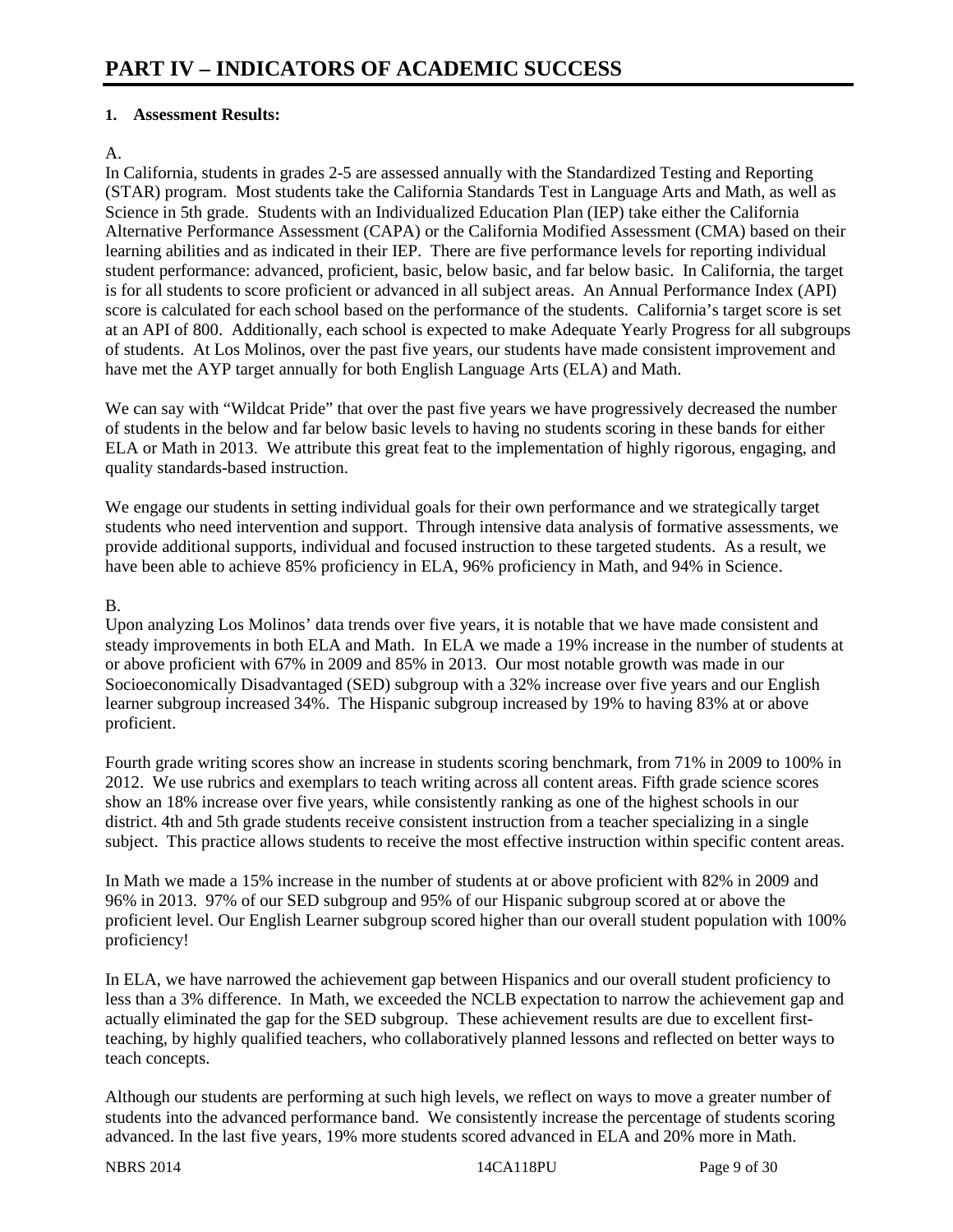Particular grade levels show a significant increase in the number of students scoring advanced, specifically in 3rd grade in 2009, 36% were advanced as compared to 2013, 53% were advanced in ELA. In 4th grade Math, 60% were advanced in 2009 as compared to 84% in 2013. In 5th grade ELA, 40% were advanced in 2009 as compared to 62% in 2013. These significant increases in advanced students are attributed to instructional improvements, strategic grouping of students, and pairing students with the teacher that matches their own unique learning styles.

We challenge students to set goals for their own achievement. Our principal and teachers conduct individual data chats with students to analyze their progress, set personal goals, and encourage maximum levels of performance. Our students take pride in their efforts and set out for perfect scores in ELA and Math. In 2013, we celebrated 23 students with a perfect score of 600 on their state test.

This plethora of achievements is attributed to our Professional Learning Communities (PLCs) and Response to Intervention, where we analyze student achievement data and strategically target our instruction and intervention program. We focus on enhancing instructional best practices in a collaborative team approach to meet the needs of each individual student. Our grade level teams analyze data from multiple measures, including state, benchmark, common, and formative assessments to drive instruction. This process includes analyzing and reflecting on instructional practices in order to differentiate and make adjustments.

#### **2. Using Assessment Results:**

At Los Molinos, we believe that effective data analysis for comprehensive school-wide improvement utilizes multiple measures of data to improve school and student performance. We analyze demographic, perception, school processes, and student learning data to make informed decisions about improvement. These measures are interrelated and our staff focuses analysis on the intersection of these four measures. By doing this, we are able to draw conclusions and make predictions about our actions, processes and programs that we establish, and whether or not they will meet the needs of all students. We focus on what processes are needed for continuous improvement across all areas.

The use of assessment data begins before students ever start their school experience at Los Molinos. A diagnostic assessment is administered to our incoming Kindergarten students, which allows us to form classes. Our staff uses a systematic approach and conducts a thorough analysis of our state assessment data to identify specific areas of strengths and weaknesses and to form targeted intervention groups early in the year.

Grade level teams meet in PLCs bimonthly to analyze summative and formative assessment data: state, district, curriculum based and grade level common assessments, and informal observations. Our Renaissance Learning and iStation online reading programs provide diagnostic reading data that we use to form leveled reading groups, target instruction, and identify students needing intervention. To identify areas of need for professional development, teachers collect information through multiple means, including observations, daily interactions, student participation, and work samples during all lessons. Data is used to determine how to best guide and differentiate our everyday instruction.

The data is disaggregated by gender, subgroup, and standard and cluster areas to assist teams in using the data results to reflect on instructional best practices, share practices, identify standards for reteaching, identify target students and develop lessons and units of study in collaborative teams. There is ongoing and continuous reflection of what strategies are working and what are not working to make instructional adjustments.

Students meet 1:1 with their teacher during data chats to analyze and graph their performance and set goals. The cornerstone of our success has been the development of a system where students take ownership and demonstrate a passion for the highest achievement possible.

Transparency is essential within our school community and we spend endless hours communicating our assessment results in multiple ways with all of our stakeholders. Our Shared Decision Making team and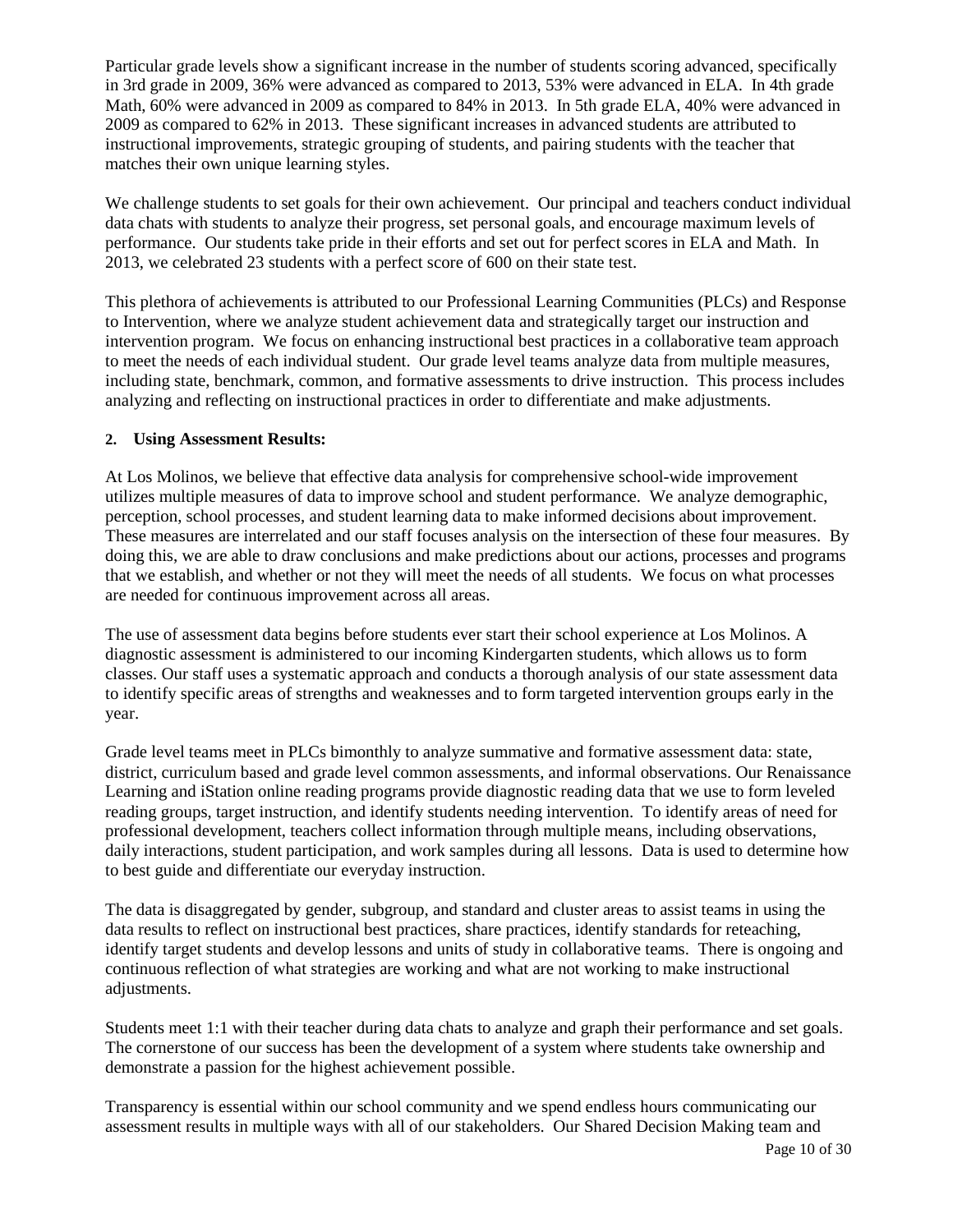English Language Advisory Committee discuss these results to gain insight for the development of the school plan. We conduct data presentations at parent meetings and family evening events and utilize social media to showcase our students' achievement. The local Hsi Lai Temple partners with our school to recognize and award scholarships to high achieving economically disadvantaged students. We proudly display our various assessment results on our parent bulletin board and parents have access to viewing their students' progress through online grading systems. Our teachers go above and beyond the traditional forms of communication to make themselves available and to accommodate parents.

#### **3. Sharing Lessons Learned:**

Los Molinos is fortunate to be a part of a large school district serving our community with 4 comprehensive high schools and their subsequent feeder schools. The staff believes in the power of teamwork and sharing. We work collaboratively as a whole district, but spend significant time within our quadrant which consists of one high school, two middle schools, and five elementary schools. Our quadrant's administrative team conducts monthly instructional walks at each of the schools to learn and share instructional practices and plan professional development for our staff.

The district's instructional division develops district-wide workshops and trainings throughout the year where teachers and administrators come together from all schools to focus on strategies, lesson planning, development of instructional pacing, and integration of technology. An online network is utilize, where teachers can post lessons and share strategies. High levels of success have been experienced in reading comprehension and writing strategies presented by educational consultant, Nancy Fetzer. Teachers regularly participate in her intimate workshops where reciprocal teaching of strategies occurs between consultant and our staff. Teachers also reflect on and share strategies that have been effective in their classes.

Teachers proactively discuss successes and challenges with peers at trainings and district level PLCs such as Response to Intervention (RTI). Our teachers contribute on district committees to develop pacing guides and provide input for curriculum adoption.

At Los Molinos we are eager to share our best practices with others due to our very high levels of achievement. We have produced instructional videos in our own classrooms and shared them within our district and with local university teacher education programs, such as Azusa Pacific University. Our success has led to an "open door" policy with the entire education field. We have also hosted visits from other local and international schools to learn from our best practices and school programs. Many of our teachers have served as master teachers for students in teacher education programs, sharing many successful techniques.

The partnerships that we have established with local schools, other districts, universities, and international schools contribute to many levels of success in our surrounding community. We strive to inspire others and continuously search for ways to make a meaningful impact that ripples beyond our small school.

#### **4. Engaging Families and Community:**

Los Molinos is more than just a school, it is a family! We have progressively increased our parent involvement and communication. In 2011, Los Molinos was honored as a California Distinguished School and highlighted our signature practice as being a "Parent Involvement" school. Our parent community contributes tremendously to the successes of our students. Staff members present an array of parent workshops to build the culture of collaboration between school and home and focus on using evidence-based strategies to support success academically and behaviorally. Within the home environment, parents reinforce teachers' efforts and student learning to maintain consistency across both settings.

Our highly involved Parent Teacher Association (PTA) raises and contributes over \$20,000 yearly to purchase materials and supplies for our classrooms, prizes to promote our reading incentive program, trophies and other awards for recognition ceremonies, annual subscriptions to web-based instructional programs such as Accelerated Reader (AR) and Brain Pop, and transportation for various activities.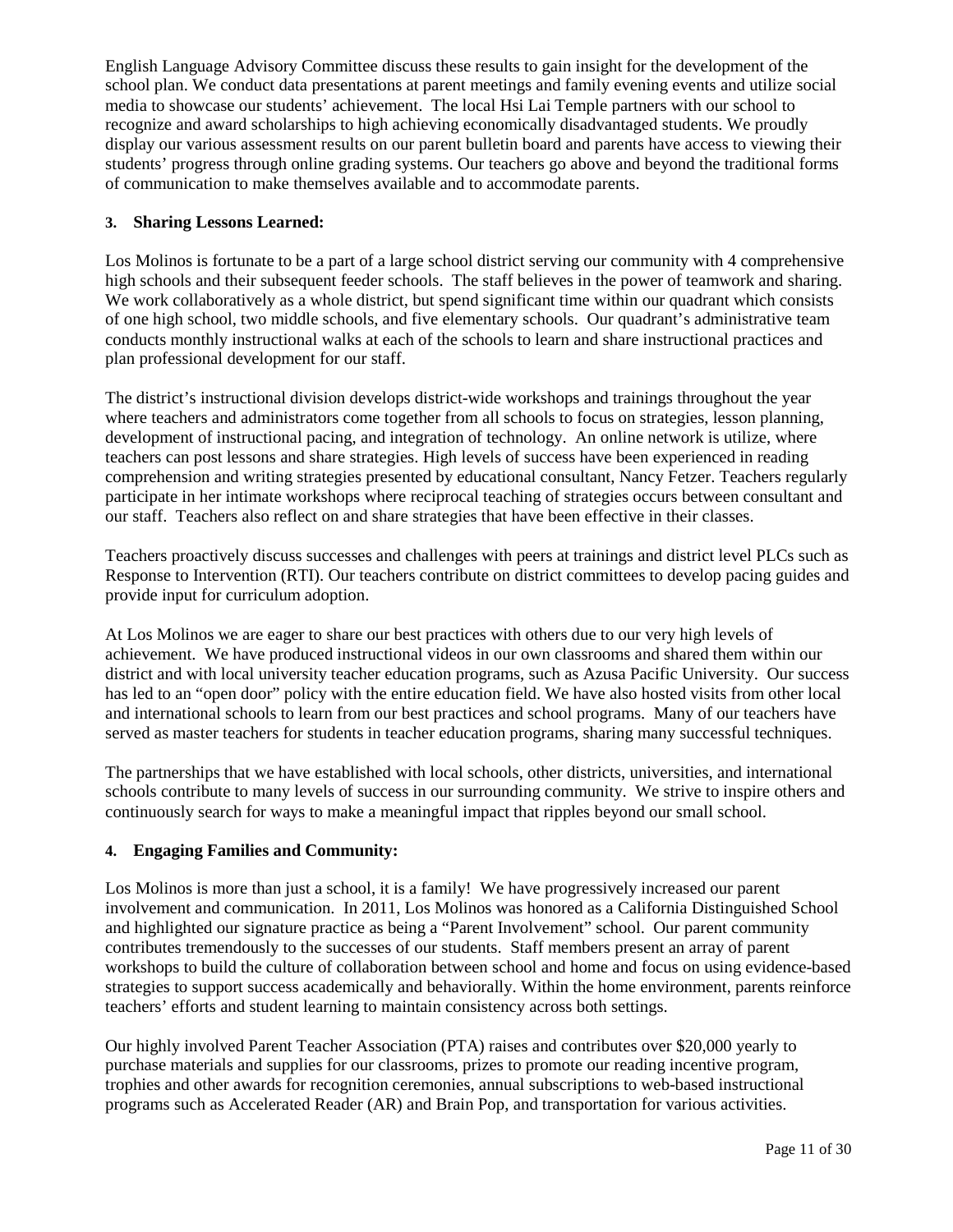Communicating a clear vision has been essential to the partnership between our school and community members. Social media, daily information folders, and student planners are used to correspond with families and encourage involvement and volunteer opportunities. We publish a 6-page monthly magazine in full color highlighting students and communicating upcoming events and activities to keep our parents informed. Our Principal regularly sends recorded phone messages and email blasts with announcements and reminders as well as personally invites and encourages parents to participate in opportunities such as Shared Decision Making, English Language Advisory Committee and a monthly "Coffee with the Principal." Parents volunteer as photographers/videographers to document and celebrate the fun and enriching activities our PTA plans for the school. Announcements, photo collages, and videos are shared throughout the hallways, at our front office media station, and are included on our school website, Facebook, WordPress, Google+, and Twitter pages.

Our PTA is known throughout our community for planning the best student and family events in town and we are regularly featured in the local newspaper! PTA goes above and beyond to plan and provide special events that create lifelong memories for our students. At Los Molinos, we celebrate diversity daily, but embrace and highlight various cultures at our annual multicultural celebration. A resource room is provided for our parent volunteers to plan and work on school projects which support our students and teachers. This unique feature stimulates our family atmosphere.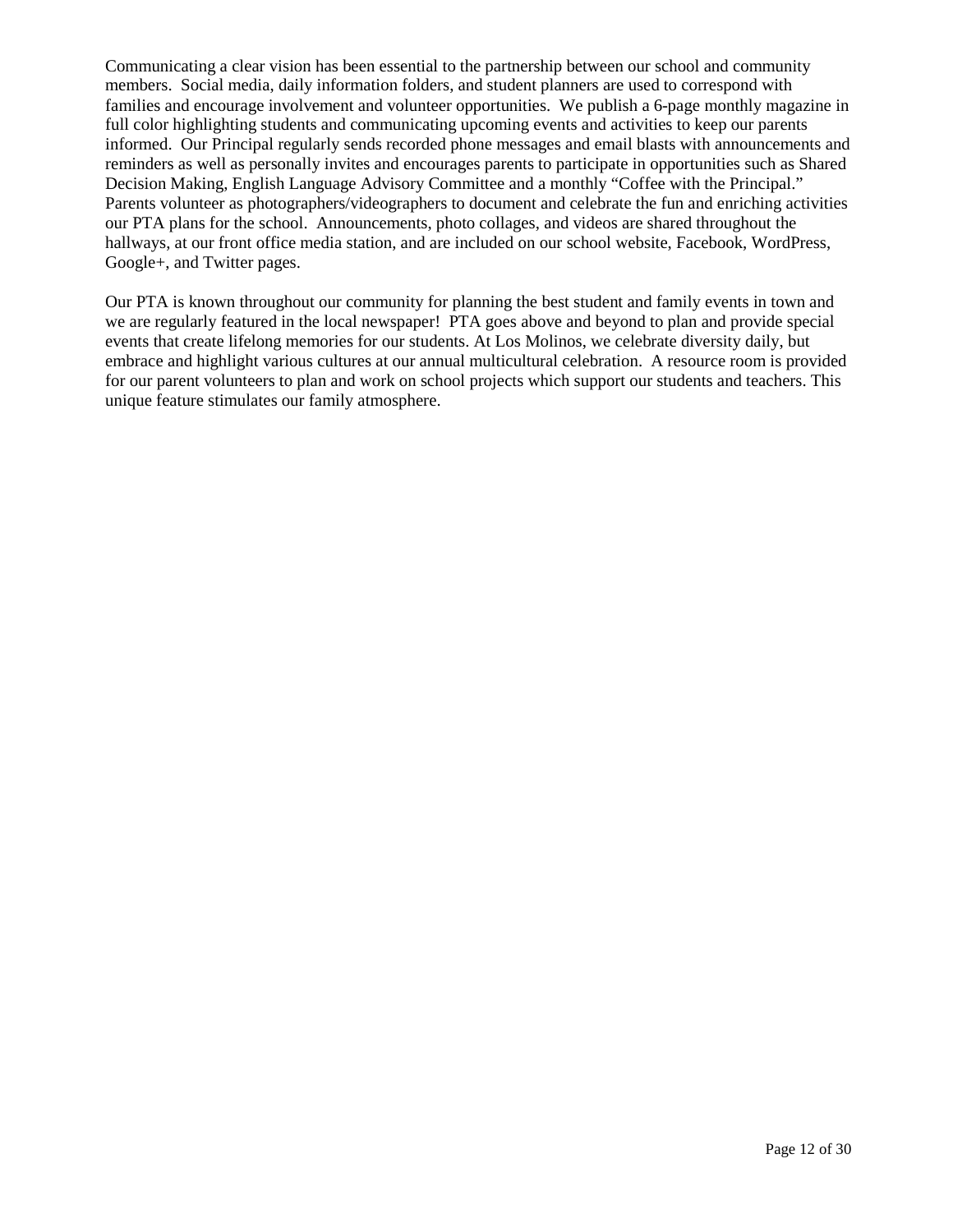### **1. Curriculum:**

Los Molinos utilizes core curriculum aligned to the California Content Standards with enhancements to further intrigue the minds of our students. Our district has introduced bridge materials to support the shift to implement the Common Core Standards. We maximize students' learning through the use of supplemental materials and tools. Cross-curricular activities and lessons are embedded in the core curriculum with Standards Plus, Scholastic News, Mc-Graw Hill Critical Reading Series, SRA Reading Laboratories, test prep materials, novel studies, and online resources.

In ELA, our core curriculum is Houghton Mifflin (HM), A Legacy of Literacy. This curriculum supports our implementation of a balanced literacy program including phonemic awareness, phonics, vocabulary, fluency, comprehension, spelling, grammar and writing. The series provides teachers with a variety of tools to support and challenge individual students during Universal Access (UA) time. We supplement HM with Hampton Brown Avenues during UA time to focus on instruction for ELs. Teachers use interactive classroom walls as instructional tools to engage students. Students reference HM Focus Walls, language frames, chants, and text structure charts throughout the day. Beginning in Kindergarten, students learn to write in a variety of genres including narratives, opinions and informational/explanatory pieces, which are built upon and spiral throughout all grades.

Los Molinos utilizes Harcourt Brace Math and has introduced Go Math in K-1 as a bridge to the Common Core Standards. We use manipulatives, reteaching, real-world problems and applied problem solving skills to focus on number sense, algebra and functions, measurement and geometry, statistics, and data analysis and probability.

In Science, students explore units of physical, life, and earth science using Scott Foresman, California Science curriculum in all grade levels. Teachers incorporate the use of technology using an online portal to the curriculum called Pearson SuccessNet. To supplement the core curriculum we provide students with hands on experiments and investigations through the use of science tool kits.

For social studies, we use Scott Foresman, Social Science for California. We enhance the curriculum with real life connections including field trips to various locations in the community, guest speakers, as well as an annual Gold Rush Day for fourth graders. We transform our campus into a California settlement and students dress in authentic clothing, pan for gold, and experience what life was like during the California Gold Rush.

We believe that visual and performing arts contribute to the development of the whole child and are very important at Los Molinos. PTA funds an Art Masters program, where specialty art teachers bring lessons to our students throughout the year. The entire school participates in an annual winter show performance where students sing and dance to choreographed routines. Additionally, our Kindergarten classes annually perform a musical for our Hacienda Heights community.

Emphasizing physical fitness, health, and nutrition are very important at Los Molinos. Students are taught healthy habits for life-long well-being. We provide students with monthly rotations to various sports, activities, and calisthenics for Physical Education. Classes also use an online program, Adventure to Fitness, to engage students in healthy lifestyles through imagination and movement. A cross country club and competitive team that participate in a district-wide league enforce our commitment to physical fitness. Los Molinos hosts an annual cross country meet and several home games for our basketball team.

The Los Angeles County Sheriff's Department presents our 4th and 5th grade students with a positive life choice curriculum. The Success through Awareness and Resistance (STAR) program teaches drug and violence prevention, positive choices, and short and long term goal setting. Teachers implement the Too Good for Drugs and Violence curriculum for all students. In recent years, we have implemented a healthy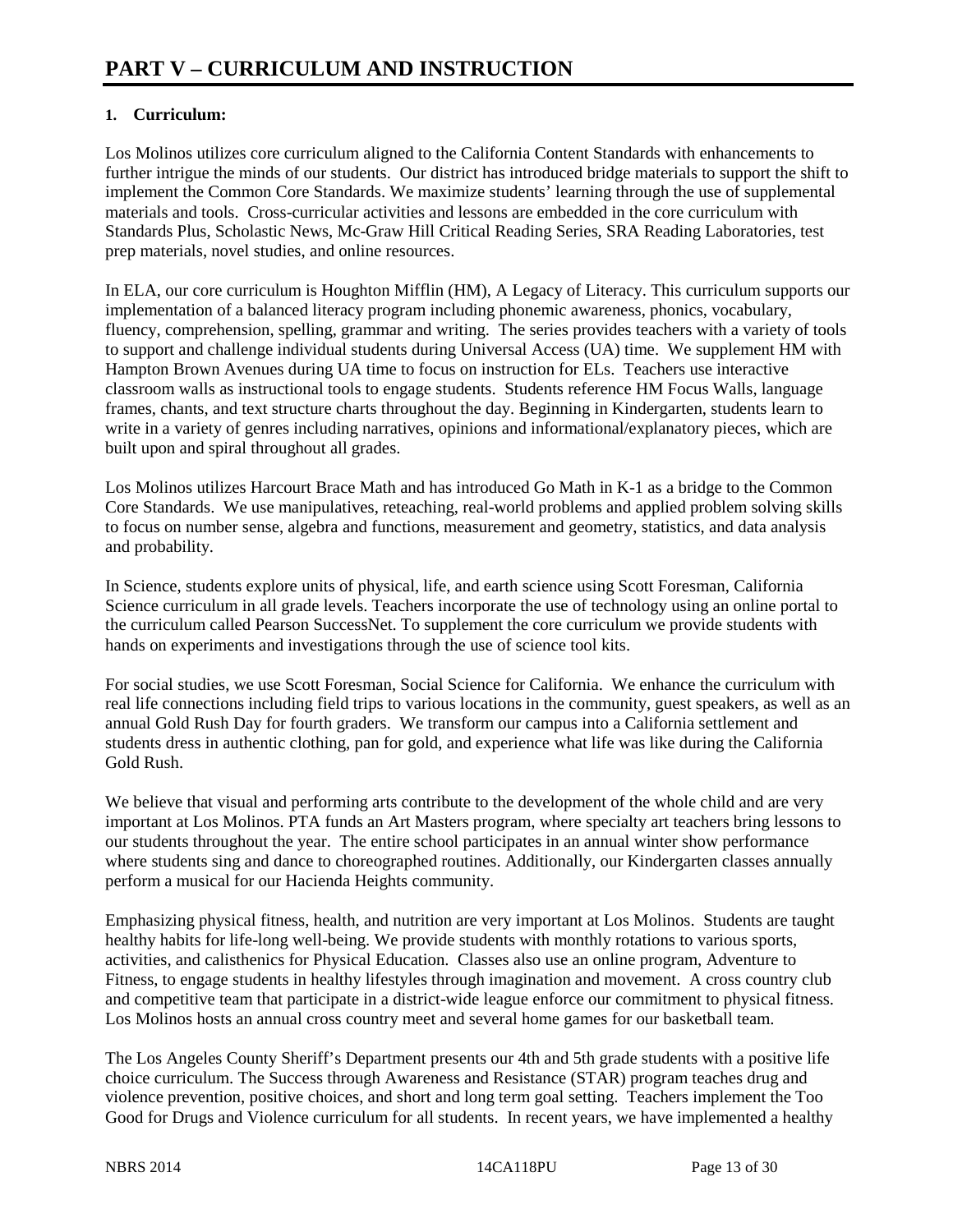eating campaign by providing students with fresh fruits and vegetables at our nutrition break and lunch. Students also learn to prepare balanced meals using our organic garden's produce.

Los Molinos students engage in technology enhanced lessons daily. Each of our classrooms have LCD projectors, a document camera, and up to five student computers. Classes rotate weekly through our newly renovated computer lab, with 39 personal desktop computers. Students utilize Google docs, Blackboard and multiple websites to learn computer navigation skills, keyboarding, and research techniques to complete technology based performance tasks.

#### **2. Reading/English:**

Our multi-layered focus on literacy encompasses the strategic use of the physical classroom environment, multimodal teaching and learning strategies, purposeful exposure and direction of student independent reading, focused goal-setting, data analysis, tiered interventions, and reading incentive programs. All of these strategies are embedded in our school-wide focus on foundational reading, writing, communication, and critical thinking skills. Our staff has built on the components of the Focus Wall by including visual supports from various educational sources including Nancy Fetzer, Dennis Parker, and Thinking Maps. We balance the delivery of vocabulary, reading comprehension, and writing instruction in every classroom. Teachers focus on bolstering students' application of reading comprehension strategies and skills using our Houghton Mifflin core curriculum.

High value is placed on close reading and annotating text. Students are taught skills that enable them to think critically and develop a deeper comprehension of complex text. Data is utilized from our reading assessments to determine which students are performing below grade level. These students are strategically placed into small intervention groups based on their individual areas of need and receive support both during the instructional day and extended learning time afterschool. Within the school day, dynamic groupings of students are pulled out of class to receive intentionally designed instruction delivered by highly qualified retired Los Molinos teachers. Students develop and sharpen their skills with an online computer adaptive reading intervention program called iStation. In addition, they are afforded opportunities to practice on campus and at home, with other web-based resources including Raz Kids, Spelling City, Compass Learning, and NewsELA.

Students achieving at or above grade level, are challenged to explore elevated reading levels through research projects, incorporation of non-fiction articles at higher Lexile levels, and setting more rigorous individual reading goals with our AR program.

Exposing students to a wide breadth of genres is essential to our school's reading philosophy. We accomplish this through our Reading Log/Accelerated Reader program and yearly Read Across America activities. Parents support and encourage their students' daily reading to foster a life-long passion for reading. Once a month, the principal reviews all students' progress in reaching their goals and hand-delivers reading prizes. Our wildcats are highly motivated to read and look forward to receive their monthly incentives.

Each summer our school and students compete in the Scholastic Summer Reading Challenge. In 2012-2013, Los Molinos placed first in California with 305,191 minutes read!

#### **3. Mathematics:**

Our staff's enthusiasm for math creates a passion and love for the subject in our students. We emphasize high levels of student engagement strategies and frequent checking for understanding including the use of white boards, thumbs up/down, choral responses, and think-pair-share. When students are engaged, they are learning!

Math is made meaningful at Los Molinos through collaborative lesson planning that gives students connections to the real world. Students engage in the use of manipulatives, hands on activities, and online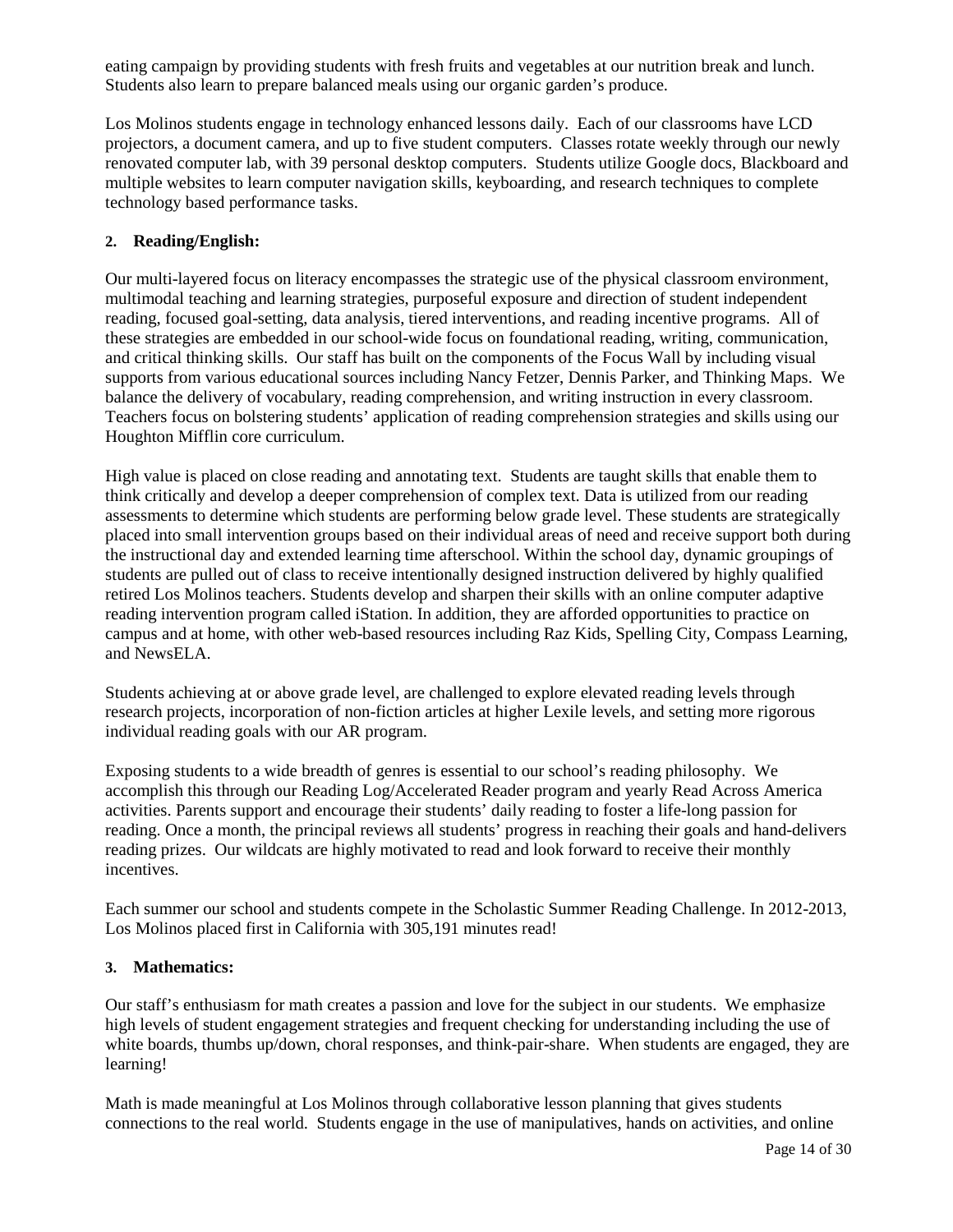programs, such as Xtra Math, to build foundational skills. Fluency with basic facts is essential to progress toward higher level math skills. Several years ago, we launched a math facts campaign with each grade level setting goals for mastery of facts. By the end of 5th grade, students will utilize all of their math facts with accuracy and automaticity, applying them in research projects and real life scenarios.

Students begin using math notebooks in 3rd grade and consistently use their notes to make references when completing assignments and reviewing for tests. In PLCs, teachers use data to identify areas of need for reteaching and repetition of concepts to use during whole group and small group instruction. Lessons begin with a spiral review to build on prior knowledge and create curiosity. Teachers employ kinesthetic, auditory, and visual strategies to engage students with diverse learning styles to support retention.

It is our belief that, "If you can teach it, you have mastered it." Students routinely participate in sage-nscribe activities to strengthen listening and speaking skills. We identify our high achieving students and assign them as peer tutors to help lower achieving students as well as challenge them to explain concepts for a deeper understanding. We provide opportunities for students to access above grade level math instruction. Partnerships with our local middle school provide an ongoing accelerated pathway to ensure these students receive the most rigorous instruction possible.

Target students in need of intervention are given extended learning opportunities before and after school, in an individual setting, or in small groups. Many of our teachers donate their own time to provide tutoring to students because of their passion to ensure mastery of the standards. The collaborative discussions, lesson planning, and sharing of best practices among our teachers has enabled Los Molinos to be at the top of our district and far superior to the state average for Math achievement.

#### **4. Additional Curriculum Area:**

The science program at Los Molinos contributes to our overall acquisition of essential skills across all content areas and enforces our school's mission to nurture life-long learners. We begin our exploration of Science concepts in Pre-K, giving our students hands on learning in our school's beautiful organic garden. With donations and the support of our PTA, we developed a 100% organic garden where students come and learn lessons about gardening, organic composting, worm factories, and the process for preparing soil and harvesting fruits and vegetables. Students hold an annual Farmer's Market and sell their crops while blending skills from various content areas. All classes rotate through our garden multiple times throughout the school year. This early exposure to hands on science sets our students on a life-long quest for deeper science exploration and understanding.

From Kindergarten to 5th grade, students move through units learning earth, life, and physical science. Our philosophy with teaching science in the classroom involves students knowing text structure, graphs, diagrams, and how to read and comprehend expository "real life text". Teachers explicitly teach and train students to become effective note takers through a blend of Cornell Notes and Fetzer strategies. We teach our students how to closely read text and determine the meaning of key terms and vocabulary that are necessary to be college and career ready.

Our quadrant's high school Biology students deliver science instruction and facilitate experiments via the Face Time application on iPads with our students. This not only gives students chances to share, but also builds their language, speaking, listening, and overall communication skills.

Since 2006, we have selected a team to represent our school at the Los Angeles County Science Olympiad Competition. Students explore different science concepts and compete with both intellectual and building challenges. With the expertise of our staff and parent volunteers who have backgrounds in science, technology, engineering, and math, we have earned gold medals several times. In addition to this honor, our school has been listed as a STEM honor roll school by the California Business for Education Excellence for the past three years.

A 21st century school provides students with rigor, relevance, and relationships. Los Molinos focuses on these three R's to give our students a head start and strong foundation so that they are one step closer to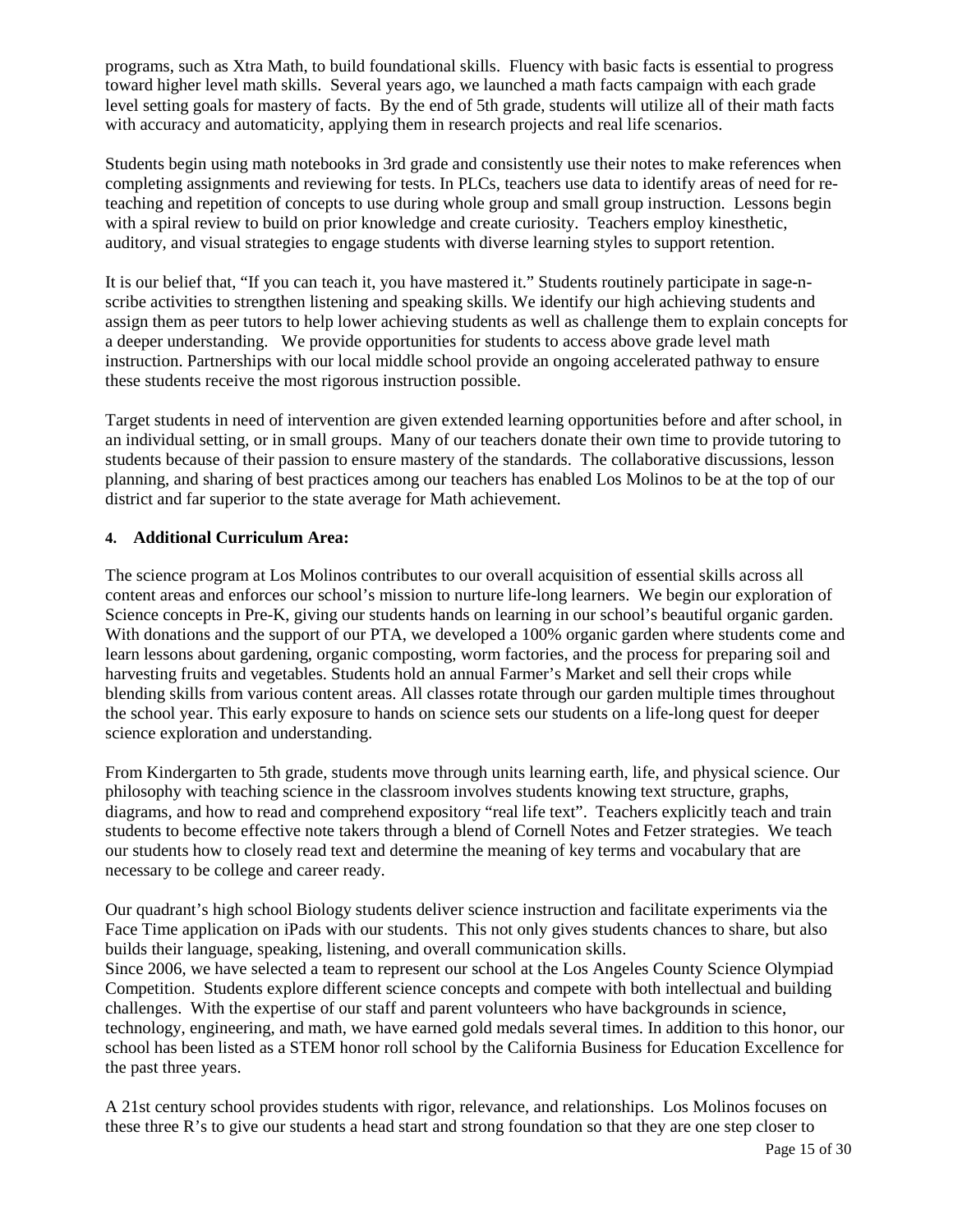being ready for their college or career experiences in the future. We enhance our students' experiences in Science by planning field trips to various hands-on museums, the California Discovery Science Center, the Los Angeles Zoo, and other local establishments that relate directly to our instructional standards.

The focus of early childhood education is to prepare children to be life-long learners. The early years are foundational and a strong emphasis is placed on the whole child. In order for children to be prepared for K-3 expectations, all areas of development must be addressed through early education programs. A focus is placed on social, emotional, and motor development, cognition, language and communication, and practical life skills.

Children's learning is driven by curiosity and is facilitated by the educator. Early education teachers present curriculum rich in interactive and open-ended materials, which engage children by supporting their natural learning style. Hands on activities, such as those presented through our organic garden, entice our young students. Children learn to collaborate with peers and use language to resolve challenges. They use both large motor and fine motor muscles to dig and plant various seeds. Students learn healthy eating habits and gain a sense of accomplishment for having planted, cared for, and cultivated their own crops.

The ability to reach high levels of student success is grounded in knowing what to teach and on how to teach it. At Los Molinos Elementary, the whole child is fostered through the collaboration of a skilled staff that is constantly screening, monitoring, and promoting the development of every child from Pre-K to 5th grade.

#### **5. Instructional Methods:**

With an ever changing student population, we must differentiate instruction in order to meet the diverse needs of our students. Teachers work together with students and their parents to identify individual learning needs, provide accommodations, modifications, and unique learning opportunities. With the transition to Common Core Standards, we have shifted from a model of "I do, we do, you do" to focusing on the 4 C's: communication, collaboration, critical thinking, and creativity. Our classrooms have transformed into environments where there are less teacher directed tasks and more student led discussions and activities. Our annual Oratorical contest showcases and allows students to refine their presentation skills. Our staff scaffolds Kaplan's Depth and Complexity Icons for all students to use at varying degrees to annotate text. GATE students receive specialized instruction during the day and are challenged to combine the icons at a more complex level. They are also actively challenged with theme-based, technology enhanced performance tasks in the after school GATE club. Strategies like total physical response and Specially Designed Academic Instruction in English (SDAIE) strategies have supported our English learners.

Our school utilizes the Response to Intervention (RTI) model to meet the needs of all learners. RTI is a tiered approach to identify what students need, both academically and behaviorally, to succeed. In the first tier, we focus on direct whole class and small group instruction, flexible grouping, reteaching, universal access time, guided reading, and tiered vocabulary. There is a widespread use of diagrams, fiction and nonfiction story maps and graphic organizers to scaffold instruction in all content areas. Behaviorally, we support students using proactive classroom management strategies, the Good Behavior Game, and Positive Behavior Supports (PBS).

For the very few students that demonstrate a need for more support based on universal screening results, tier two provides them with an individually prescribed program that meets their needs. This includes after school academic tutoring, pull out intervention during the day, a check in/check out mentoring program, or referral to a student study team to dig deeper. Our RTI team monitors their progress on a regular basis to determine if more or less support is needed.

Tier 3 offers students the highest level of support including behavior support plans, 1:1 instructional aides, or specialized academic instruction with a possible referral for special education services and the development of an Individualized Education Plan.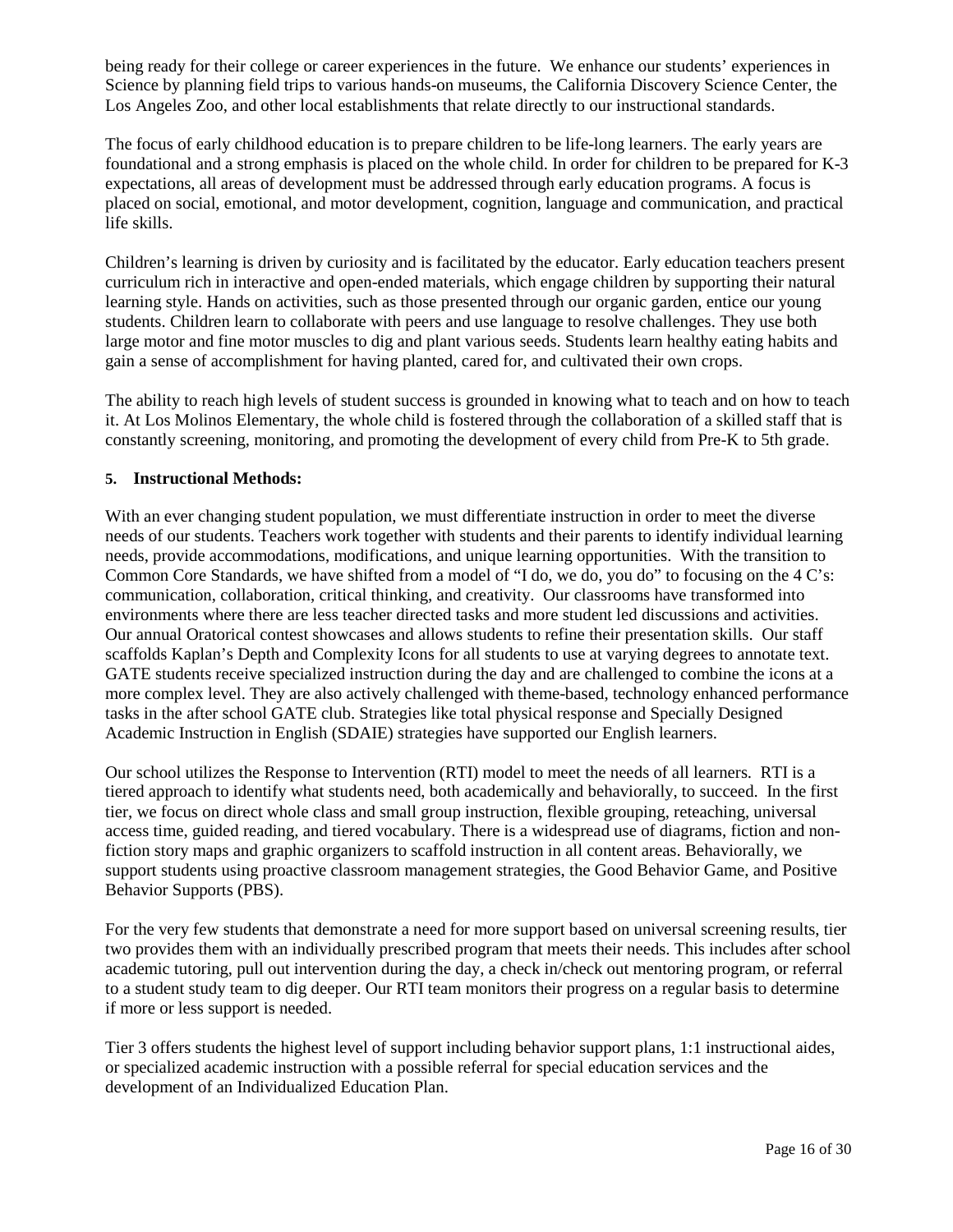#### **6. Professional Development:**

The Los Molinos staff uses data to identify areas of need for professional development (PD). We collaboratively select PD for each grade level team based on their unique needs. Our school's focus is effective PLCs and strategic data analysis, RTI, instructional best practices and strategies, and the implementation of California Common Core Standards.

A train-the-trainer model is employed, where members from our leadership team participate in district-wide PD and then train our Los Molinos staff. A strategically selected group of teachers annually attend summer trainings to become experts and share strategies to be implemented throughout the year. Members of our staff serve as facilitators for Common Core, Site Governance, and English Language Development.

Our district has provided PD over the last several years on the PLC process, where collaborative teams share data and make decisions about instruction. We have focused on the process for universally screening students and identifying target students in need of academic or behavioral support. In addition to the district-wide focus on PLCs, we have implemented the RTI model. A combination of proactive classroom management strategies from Rick Morris and Diana Browning Wright, expert consultants in this field, are implemented consistently to highly engage students. We have implemented a PBS model, teaching students expected behaviors in all settings at school with consistent reinforcement.

Professional development for instructional best practices is vital to the success at Los Molinos. Our longterm commitment to the strategies of Nancy Fetzer and Thinking Maps has directly impacted our continued success in reading and writing. As a result of our fidelity to these strategies, we have progressively moved toward a greater depth of implementation across all grade levels.

Over the past two years we have focused on instructional strategies to engage through communication, collaboration, critical thinking, and creativity. Teachers have learned about Webb's Depth of Knowledge and how to engage students in understanding the different levels of questioning with increased cognitive demands. In an effort to engage students in a deeper understanding of complex text in both fiction and nonfiction, a significant amount of time has been spent learning about the close reading process.

Teachers have been trained on how to best enhance their lessons though the use of technology. We have embedded technology into all our site-based PD, including exploration of Microsoft Office, use of Blackboard, and online resources.

#### **7. School Leadership**

Los Molinos operates best within a distributive leadership model. Our entire staff participates in decision making processes that promote collaboration and harmonious work relationships. This model has had a positive impact on student and teacher productivity. All stakeholders have input in school decisions as evidenced by the relationship between the principal and Shared Decision Making team, other parent groups, and the school staff members.

Parent involvement and input is welcomed and teachers and the principal have an open door policy. Students are encouraged to participate in leadership opportunities in Student Council. Student officers are elected each year and lead many school activities and events. Our student leaders plan donation drives to collect clothing and toys for the homeless, organize and promote participation in Red Cross blood drives, as well as collect donations for the Lymphoma and Leukemia Foundation for cancer research. We believe it is important to teach our students to give back to the community in many ways. Student leaders are also responsible for promoting a monthly character trait focus and they decorate a bulletin board in our main hallway to highlight the monthly focus. Student Council officers select one student each week who demonstrates the focus character trait as our "Wildcat of the Week". The student's name appears on our marquee and is published in our monthly magazine.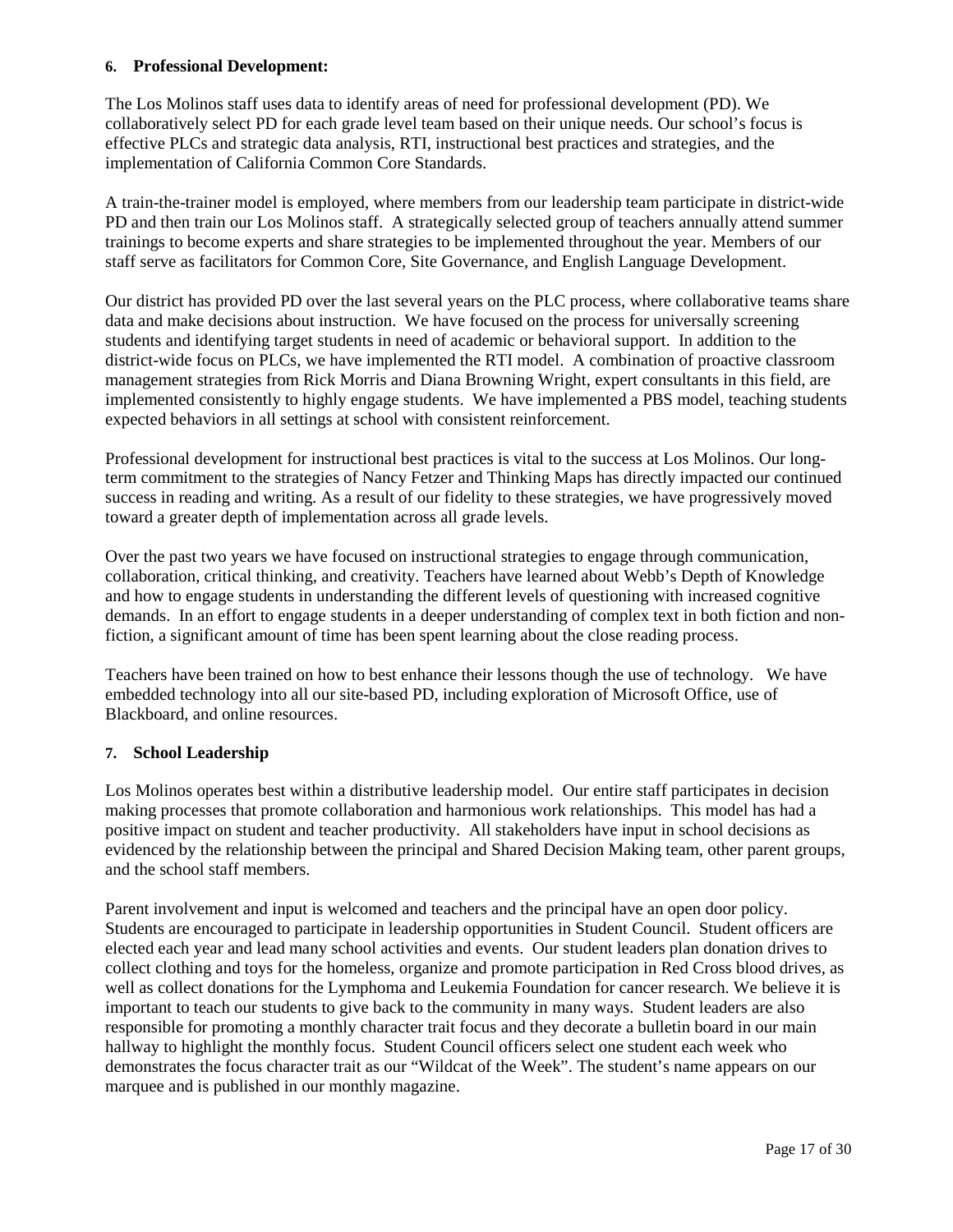It is our principal's top priority to provide students with a safe and effective learning environment, full of rich experiences. She models collaborative decision making, listening to all perspectives when making decisions, and involves all stakeholders in decisions. She is highly accessible, approachable, and can be found visiting classrooms, joining students on the playground during recess, greeting students and parents before and after school or even performing at the annual talent show to motivate and encourage students.

The communication of a clear vision and purpose is of utmost importance to Los Molinos. Our leadership team meets regularly to plan goals and guide all members on the journey toward continuous improvement and reflect on the success of implemented strategies. The commitment and passion from the entire Los Molinos family is the reason why so many people echo, "Once a Wildcat, Always a Wildcat!"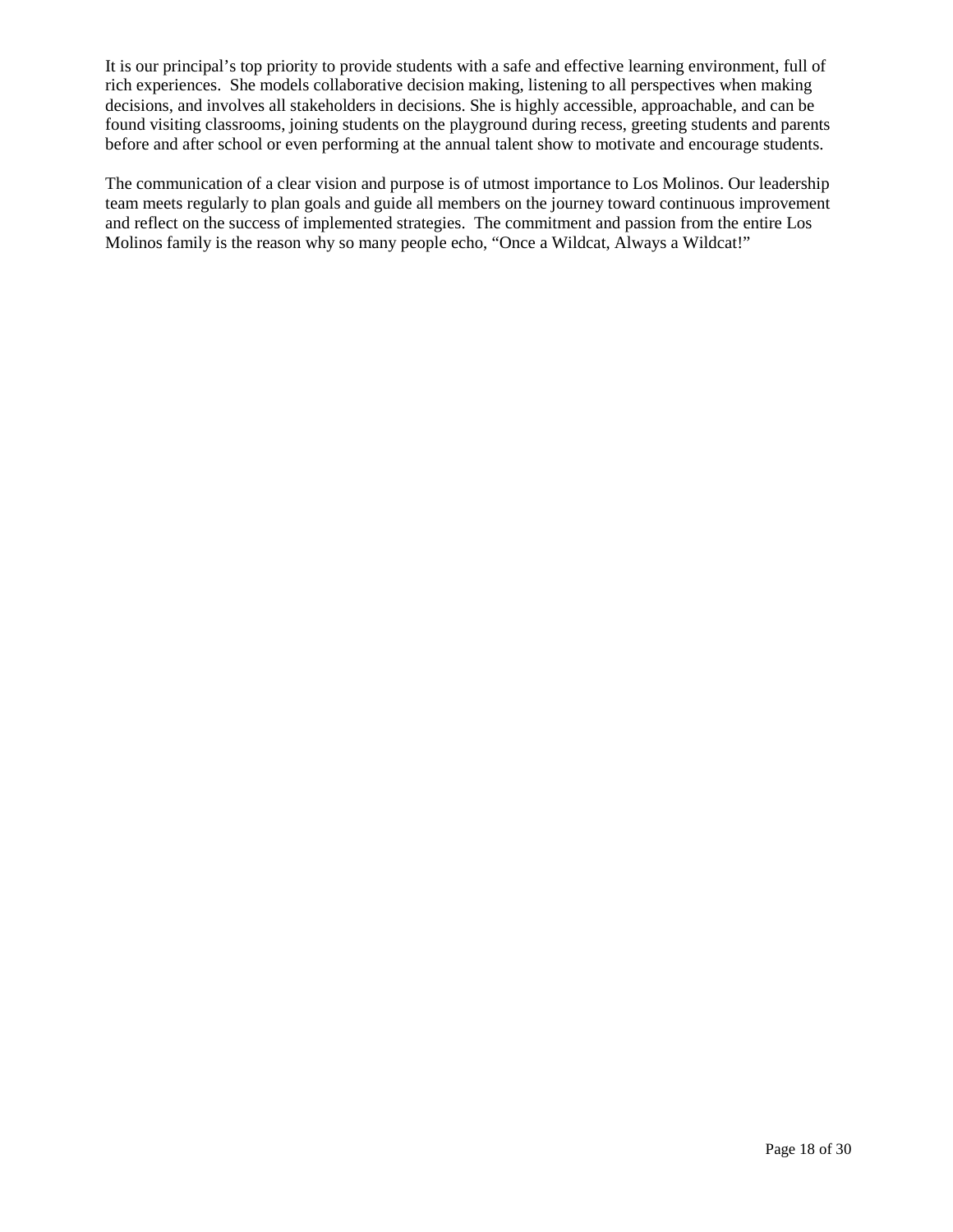**Subject:** <u>Math **Test:** California Standards Test</u><br> **All Students Tested/Grade:** 3 **Edition/Publication Year:** 201 Publisher: California Department of Education

**All Students Tested/Grade:** 3 **Edition/Publication Year:** 2013

| School Year                      | 2012-2013      | 2011-2012      | 2010-2011      | 2009-2010      | 2008-2009 |
|----------------------------------|----------------|----------------|----------------|----------------|-----------|
| Testing month                    | May            | May            | May            | May            | May       |
| <b>SCHOOL SCORES*</b>            |                |                |                |                |           |
| % Proficient plus % Advanced     | 97             | 80             | 94             | 77             | 76        |
| % Advanced                       | 74             | 61             | 75             | 63             | 59        |
| Number of students tested        | 61             | 49             | 47             | 56             | 59        |
| Percent of total students tested | 100            | 100            | 100            | 100            | 100       |
| Number of students tested with   | 6              | $\overline{2}$ | $\overline{4}$ | $\mathbf{1}$   | 10        |
| alternative assessment           |                |                |                |                |           |
| % of students tested with        | 9              | $\overline{4}$ | 8              | $\overline{2}$ | 14        |
| alternative assessment           |                |                |                |                |           |
| <b>SUBGROUP SCORES</b>           |                |                |                |                |           |
| 1. Free and Reduced-Price        |                |                |                |                |           |
| Meals/Socio-Economic/            |                |                |                |                |           |
| <b>Disadvantaged Students</b>    |                |                |                |                |           |
| % Proficient plus % Advanced     | 100            | 77             | 88             | 78             | 47        |
| % Advanced                       | 70             | 54             | 64             | 61             | 26        |
| Number of students tested        | 23             | 13             | 25             | 18             | 19        |
| 2. Students receiving Special    |                |                |                |                |           |
| <b>Education</b>                 |                |                |                |                |           |
| % Proficient plus % Advanced     |                |                |                |                |           |
| % Advanced                       |                |                |                |                |           |
| Number of students tested        |                |                |                |                |           |
| 3. English Language Learner      |                |                |                |                |           |
| <b>Students</b>                  |                |                |                |                |           |
| % Proficient plus % Advanced     | 100            | 100            | 100            | 88             | 67        |
| % Advanced                       | 100            | 100            | 75             | 88             | 67        |
| Number of students tested        | $\overline{5}$ | $\overline{4}$ | $\overline{8}$ | 8              | 6         |
| 4. Hispanic or Latino            |                |                |                |                |           |
| <b>Students</b>                  |                |                |                |                |           |
| % Proficient plus % Advanced     | 98             | 74             | 93             | 71             | 70        |
| % Advanced                       | 71             | 53             | 68             | 51             | 47        |
| Number of students tested        | 48             | 38             | 28             | 35             | 30        |
| 5. African- American             |                |                |                |                |           |
| <b>Students</b>                  |                |                |                |                |           |
| % Proficient plus % Advanced     |                |                |                |                |           |
| % Advanced                       |                |                |                |                |           |
| Number of students tested        |                |                |                |                |           |
| <b>6. Asian Students</b>         |                |                |                |                |           |
| % Proficient plus % Advanced     | 100            | 100            | 93             | 100            | 85        |
| % Advanced                       | 100            | 100            | 87             | 100            | 85        |
| Number of students tested        | $\overline{7}$ | $\overline{7}$ | 15             | 11             | 13        |
| 7. American Indian or            |                |                |                |                |           |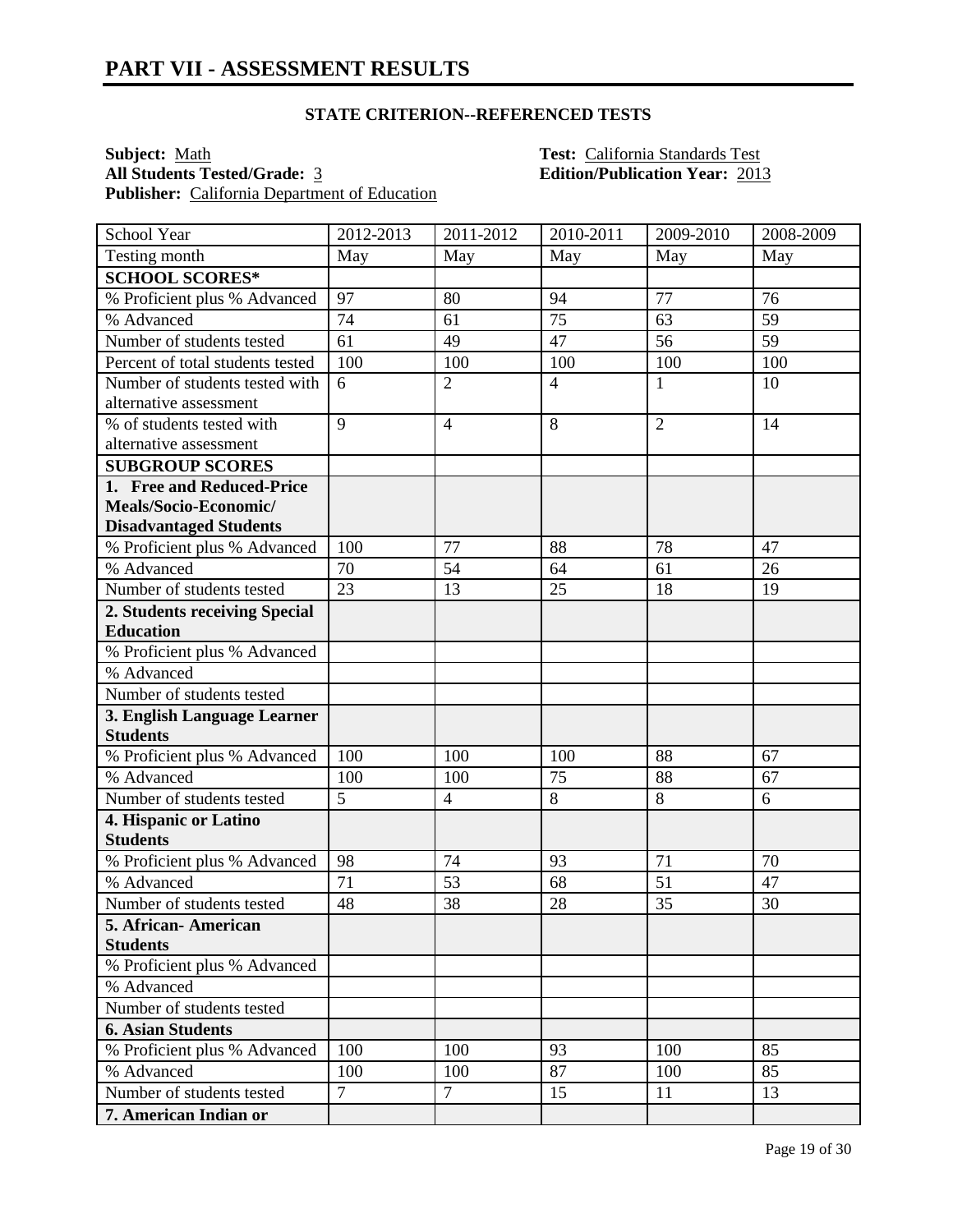| <b>Alaska Native Students</b>    |  |  |  |
|----------------------------------|--|--|--|
| % Proficient plus % Advanced     |  |  |  |
| % Advanced                       |  |  |  |
| Number of students tested        |  |  |  |
| 8. Native Hawaiian or other      |  |  |  |
| <b>Pacific Islander Students</b> |  |  |  |
| % Proficient plus % Advanced     |  |  |  |
| % Advanced                       |  |  |  |
| Number of students tested        |  |  |  |
| 9. White Students                |  |  |  |
| % Proficient plus % Advanced     |  |  |  |
| % Advanced                       |  |  |  |
| Number of students tested        |  |  |  |
| 10. Two or More Races            |  |  |  |
| identified Students              |  |  |  |
| % Proficient plus % Advanced     |  |  |  |
| % Advanced                       |  |  |  |
| Number of students tested        |  |  |  |
| 11. Other 1: Other 1             |  |  |  |
| % Proficient plus % Advanced     |  |  |  |
| % Advanced                       |  |  |  |
| Number of students tested        |  |  |  |
| 12. Other 2: Other 2             |  |  |  |
| % Proficient plus % Advanced     |  |  |  |
| % Advanced                       |  |  |  |
| Number of students tested        |  |  |  |
| 13. Other 3: Other 3             |  |  |  |
| % Proficient plus % Advanced     |  |  |  |
| % Advanced                       |  |  |  |
| Number of students tested        |  |  |  |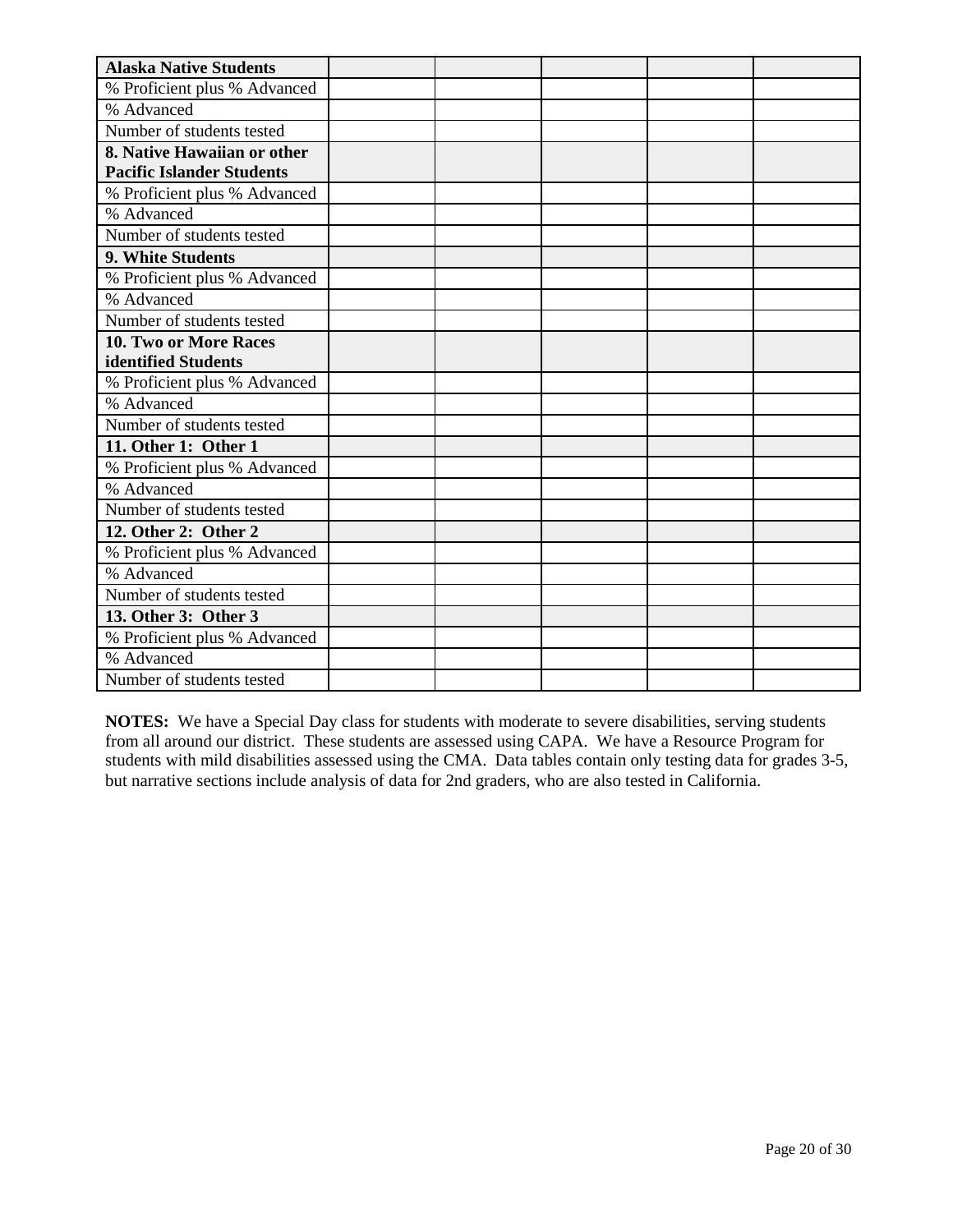### **Subject:** <u>Math **Test:** California Standards Test</u><br> **All Students Tested/Grade:** 4 **Edition/Publication Year:** 201 Publisher: California Department of Education

# **All Students Tested/Grade:** 4 **Edition/Publication Year:** 2013

| School Year                                | 2012-2013      | 2011-2012      | 2010-2011 | 2009-2010      | 2008-2009 |
|--------------------------------------------|----------------|----------------|-----------|----------------|-----------|
| Testing month                              | May            | May            | May       | May            | May       |
| <b>SCHOOL SCORES*</b>                      |                |                |           |                |           |
| % Proficient plus % Advanced               | 98             | 92             | 92        | 94             | 80        |
| % Advanced                                 | 84             | 66             | 78        | 86             | 54        |
| Number of students tested                  | 51             | 38             | 51        | 50             | 46        |
| Percent of total students tested           | 100            | 100            | 100       | 100            | 100       |
| Number of students tested with             | 3              | $\overline{4}$ | 5         | 1              | 11        |
| alternative assessment                     |                |                |           |                |           |
| % of students tested with                  | 6              | 10             | 9         | $\overline{2}$ | 19        |
| alternative assessment                     |                |                |           |                |           |
| <b>SUBGROUP SCORES</b>                     |                |                |           |                |           |
| 1. Free and Reduced-Price                  |                |                |           |                |           |
| Meals/Socio-Economic/                      |                |                |           |                |           |
| <b>Disadvantaged Students</b>              |                |                |           |                |           |
| % Proficient plus % Advanced               | 93             | 95             | 86        | 85             | 71        |
| % Advanced                                 | 80             | 47             | 68        | 69             | 54        |
| Number of students tested                  | 15             | 19             | 22        | 13             | 24        |
| 2. Students receiving Special              |                |                |           |                |           |
| <b>Education</b>                           |                |                |           |                |           |
| % Proficient plus % Advanced<br>% Advanced |                |                |           |                |           |
| Number of students tested                  |                |                |           |                |           |
| 3. English Language Learner                |                |                |           |                |           |
| <b>Students</b>                            |                |                |           |                |           |
| % Proficient plus % Advanced               | 100            | 100            | 89        | 100            | 60        |
| % Advanced                                 | 83             | 50             | 78        | 100            | 40        |
| Number of students tested                  | 6              | 8              | 9         | $\mathbf{1}$   | 10        |
| 4. Hispanic or Latino                      |                |                |           |                |           |
| <b>Students</b>                            |                |                |           |                |           |
| % Proficient plus % Advanced               | 97             | 87             | 92        | 89             | 77        |
| % Advanced                                 | 84             | 48             | 81        | 79             | 50        |
| Number of students tested                  | 38             | 23             | 36        | 28             | 30        |
| 5. African-American                        |                |                |           |                |           |
| <b>Students</b>                            |                |                |           |                |           |
| % Proficient plus % Advanced               |                |                |           |                |           |
| % Advanced                                 |                |                |           |                |           |
| Number of students tested                  |                |                |           |                |           |
| <b>6. Asian Students</b>                   |                |                |           |                |           |
| % Proficient plus % Advanced               | 100            | 100            | 100       | 100            | 91        |
| % Advanced                                 | 100            | 92             | 100       | 92             | 73        |
| Number of students tested                  | $\overline{7}$ | 12             | 9         | 12             | 11        |
| 7. American Indian or                      |                |                |           |                |           |
| <b>Alaska Native Students</b>              |                |                |           |                |           |
| % Proficient plus % Advanced               |                |                |           |                |           |
| % Advanced                                 |                |                |           |                |           |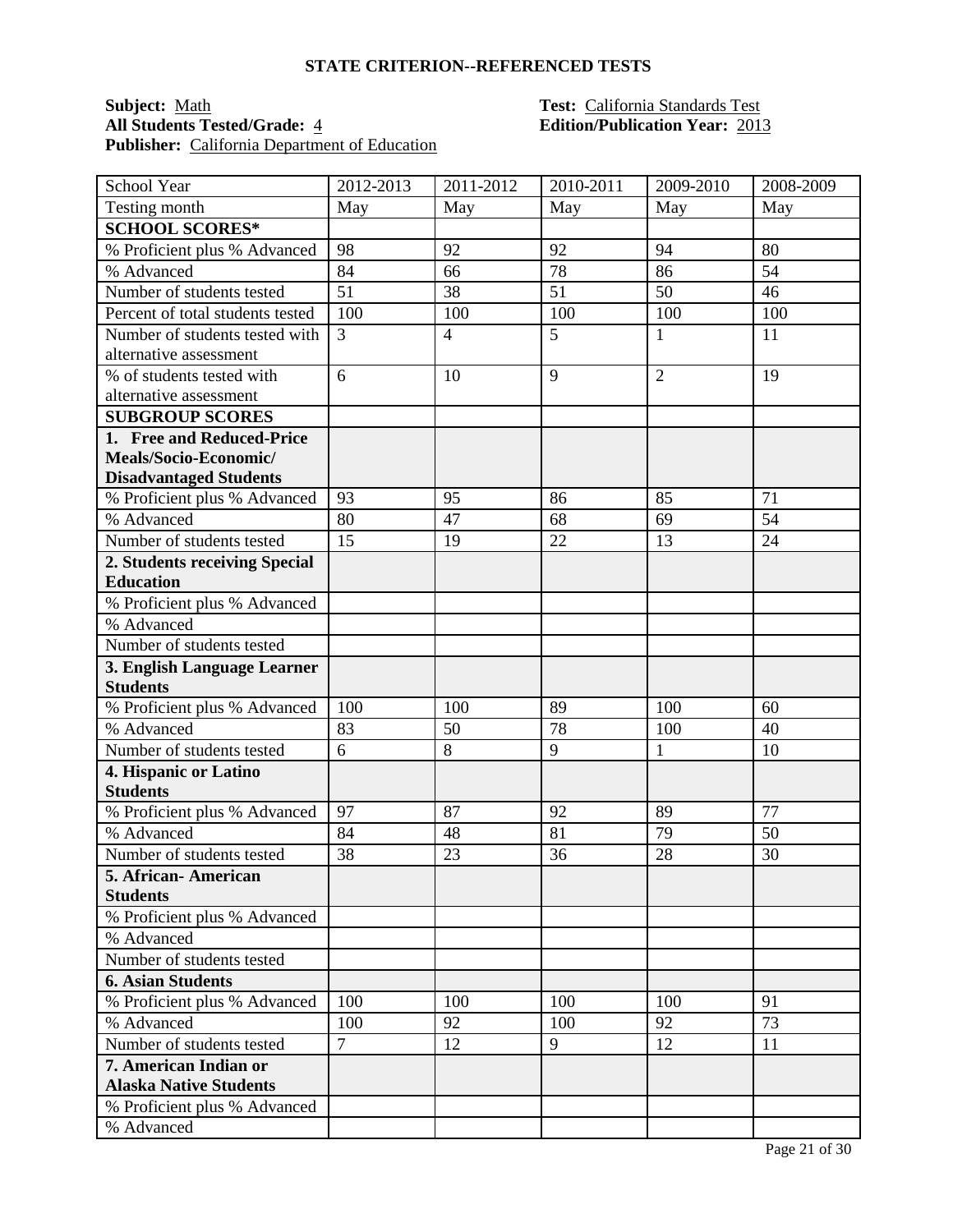| Number of students tested        |  |  |  |
|----------------------------------|--|--|--|
| 8. Native Hawaiian or other      |  |  |  |
| <b>Pacific Islander Students</b> |  |  |  |
| % Proficient plus % Advanced     |  |  |  |
| % Advanced                       |  |  |  |
| Number of students tested        |  |  |  |
| 9. White Students                |  |  |  |
| % Proficient plus % Advanced     |  |  |  |
| % Advanced                       |  |  |  |
| Number of students tested        |  |  |  |
| 10. Two or More Races            |  |  |  |
| identified Students              |  |  |  |
| % Proficient plus % Advanced     |  |  |  |
| % Advanced                       |  |  |  |
| Number of students tested        |  |  |  |
| 11. Other 1: Other 1             |  |  |  |
| % Proficient plus % Advanced     |  |  |  |
| % Advanced                       |  |  |  |
| Number of students tested        |  |  |  |
| 12. Other 2: Other 2             |  |  |  |
| % Proficient plus % Advanced     |  |  |  |
| % Advanced                       |  |  |  |
| Number of students tested        |  |  |  |
| 13. Other 3: Other 3             |  |  |  |
| % Proficient plus % Advanced     |  |  |  |
| % Advanced                       |  |  |  |
| Number of students tested        |  |  |  |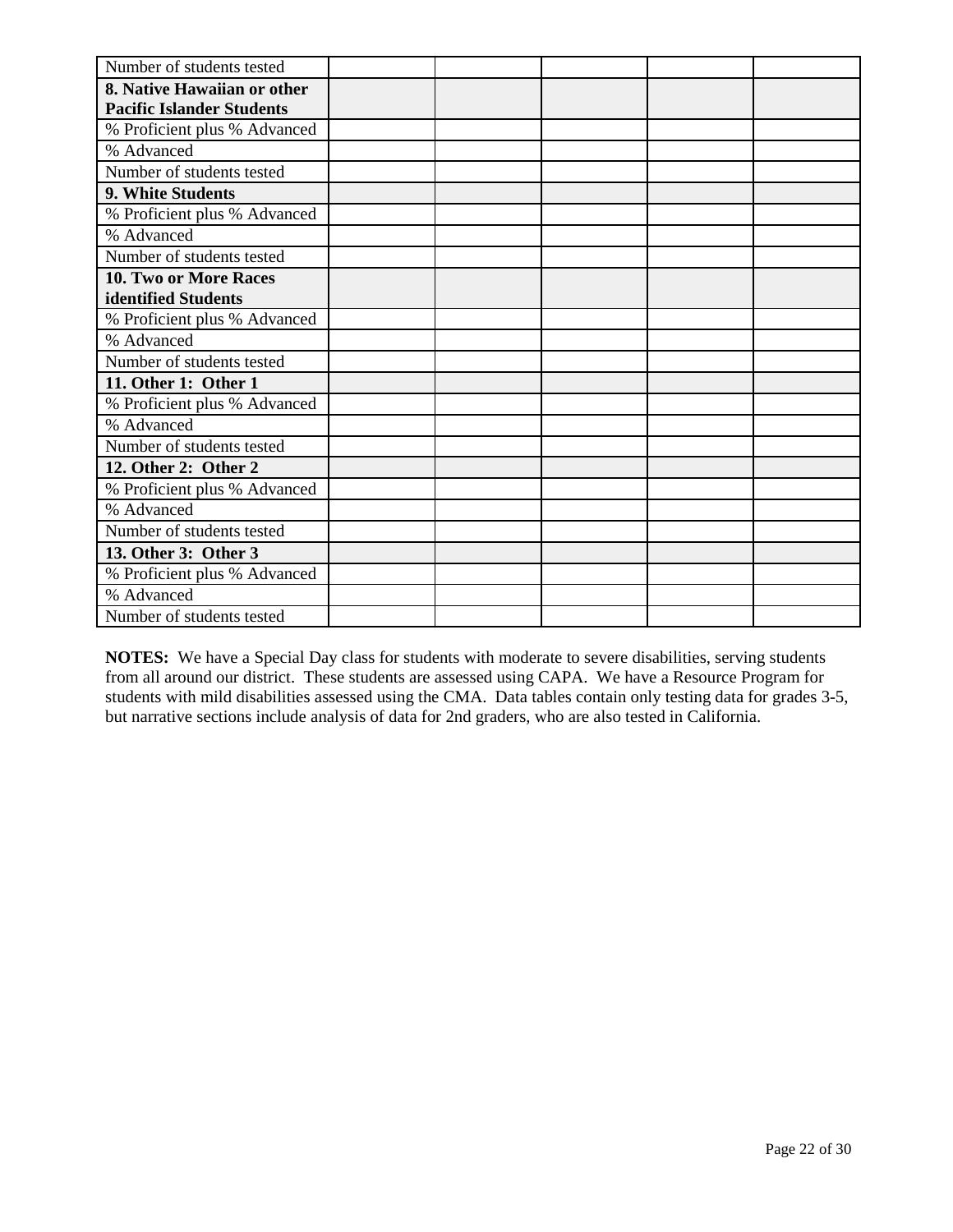#### **Subject:** <u>Math **Test:** California Standards Test</u><br> **All Students Tested/Grade:** 5 **Test:** California Standards Test<br> **Edition/Publication Year:** 2013 **All Students Tested/Grade:** 5 **Edition/Publication Year:** 2013 **Publisher:** California Department of Education

| School Year                      | 2012-2013      | 2011-2012      | 2010-2011      | 2009-2010      | 2008-2009        |
|----------------------------------|----------------|----------------|----------------|----------------|------------------|
| Testing month                    | May            | May            | May            | May            | May              |
| <b>SCHOOL SCORES*</b>            |                |                |                |                |                  |
| % Proficient plus % Advanced     | 97             | 96             | 100            | 71             | 73               |
| % Advanced                       | 64             | 80             | 80             | 42             | 51               |
| Number of students tested        | 39             | 46             | 51             | 41             | 63               |
| Percent of total students tested | 100            | 96             | 100            | 98             | 100              |
| Number of students tested with   | $\overline{4}$ | $\overline{4}$ | $\overline{2}$ | $\overline{4}$ | 5                |
| alternative assessment           |                |                |                |                |                  |
| % of students tested with        | 9              | 8              | $\overline{4}$ | 9              | $\overline{7}$   |
| alternative assessment           |                |                |                |                |                  |
| <b>SUBGROUP SCORES</b>           |                |                |                |                |                  |
| 1. Free and Reduced-Price        |                |                |                |                |                  |
| Meals/Socio-Economic/            |                |                |                |                |                  |
| <b>Disadvantaged Students</b>    |                |                |                |                |                  |
| % Proficient plus % Advanced     | 95             | 94             | 100            | 74             | 64               |
| % Advanced                       | 53             | 81             | 69             | 42             | 40               |
| Number of students tested        | 19             | 16             | 13             | 19             | 25               |
| 2. Students receiving Special    |                |                |                |                |                  |
| <b>Education</b>                 |                |                |                |                |                  |
| % Proficient plus % Advanced     |                |                |                |                |                  |
| % Advanced                       |                |                |                |                |                  |
| Number of students tested        |                |                |                |                |                  |
| 3. English Language Learner      |                |                |                |                |                  |
| <b>Students</b>                  |                |                |                |                |                  |
| % Proficient plus % Advanced     | 86             | 100            | 100            | 83             | 29               |
| % Advanced                       | 29             | 89             | 100            | 67             | $\boldsymbol{0}$ |
| Number of students tested        | $\overline{7}$ | 9              | $\overline{2}$ | 6              | $\overline{7}$   |
| 4. Hispanic or Latino            |                |                |                |                |                  |
| <b>Students</b>                  |                |                |                |                |                  |
| % Proficient plus % Advanced     | 96             | 94             | 100            | 73             | 72               |
| % Advanced                       | 61             | 77             | 70             | 27             | 49               |
| Number of students tested        | 23             | 34             | 30             | 26             | 47               |
| 5. African-American              |                |                |                |                |                  |
| <b>Students</b>                  |                |                |                |                |                  |
| % Proficient plus % Advanced     |                |                |                |                |                  |
| % Advanced                       |                |                |                |                |                  |
| Number of students tested        |                |                |                |                |                  |
| <b>6. Asian Students</b>         |                |                |                |                |                  |
| % Proficient plus % Advanced     | 100            | 100            | 100            | 90             | 70               |
| % Advanced                       | 58             | 100            | 100            | 90             | 50               |
| Number of students tested        | 12             | 9              | 11             | 10             | 10               |
| 7. American Indian or            |                |                |                |                |                  |
| <b>Alaska Native Students</b>    |                |                |                |                |                  |
| % Proficient plus % Advanced     |                |                |                |                |                  |
| % Advanced                       |                |                |                |                |                  |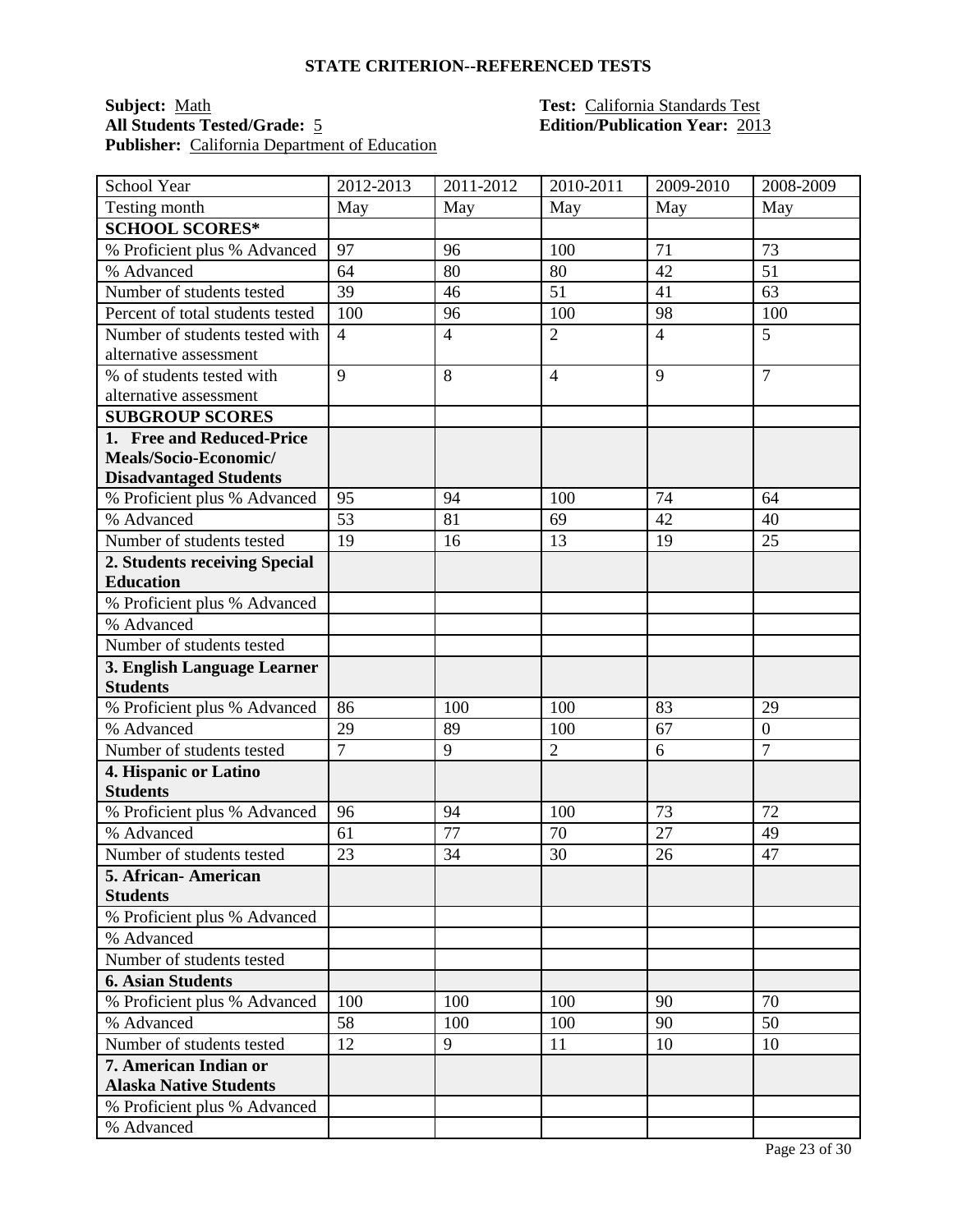| Number of students tested        |  |  |  |
|----------------------------------|--|--|--|
| 8. Native Hawaiian or other      |  |  |  |
| <b>Pacific Islander Students</b> |  |  |  |
| % Proficient plus % Advanced     |  |  |  |
| % Advanced                       |  |  |  |
| Number of students tested        |  |  |  |
| 9. White Students                |  |  |  |
| % Proficient plus % Advanced     |  |  |  |
| % Advanced                       |  |  |  |
| Number of students tested        |  |  |  |
| <b>10. Two or More Races</b>     |  |  |  |
| identified Students              |  |  |  |
| % Proficient plus % Advanced     |  |  |  |
| % Advanced                       |  |  |  |
| Number of students tested        |  |  |  |
| 11. Other 1: Other 1             |  |  |  |
| % Proficient plus % Advanced     |  |  |  |
| % Advanced                       |  |  |  |
| Number of students tested        |  |  |  |
| 12. Other 2: Other 2             |  |  |  |
| % Proficient plus % Advanced     |  |  |  |
| % Advanced                       |  |  |  |
| Number of students tested        |  |  |  |
| 13. Other 3: Other 3             |  |  |  |
| % Proficient plus % Advanced     |  |  |  |
| % Advanced                       |  |  |  |
| Number of students tested        |  |  |  |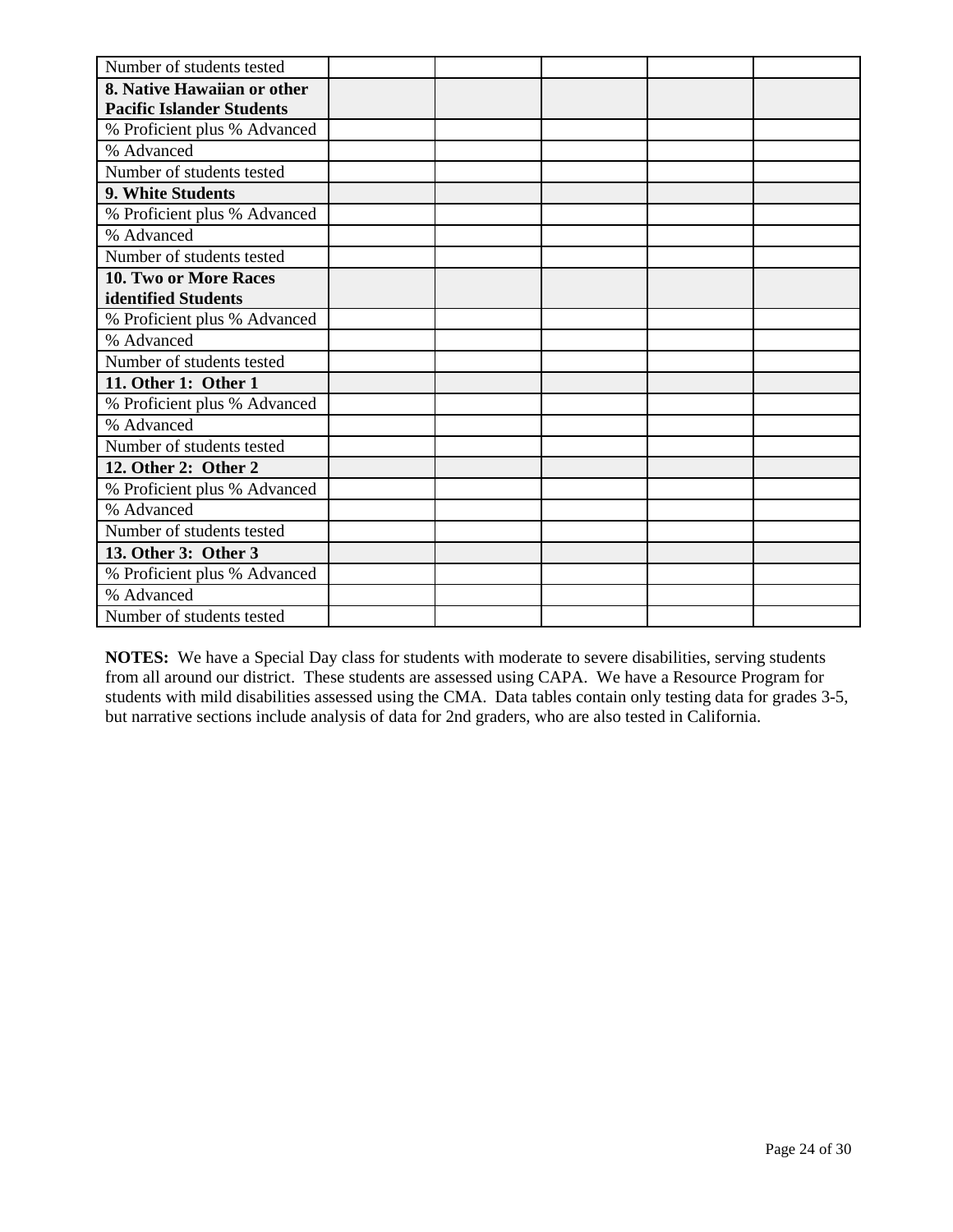# **Subject: Reading/ELA Test: California Standards Test**<br>**All Students Tested/Grade:** <u>3</u> **Test: California Standards Test** Publisher: California Department of Education

# **All Students Tested/Grade:** 3 **Edition/Publication Year:** 2013

| School Year                      | 2012-2013      | 2011-2012      | 2010-2011 | 2009-2010      | 2008-2009 |
|----------------------------------|----------------|----------------|-----------|----------------|-----------|
| Testing month                    | May            | May            | May       | May            | May       |
| <b>SCHOOL SCORES*</b>            |                |                |           |                |           |
| % Proficient plus % Advanced     | 84             | 65             | 70        | 55             | 58        |
| % Advanced                       | 54             | 37             | 43        | 32             | 34        |
| Number of students tested        | 61             | 49             | 47        | 56             | 59        |
| Percent of total students tested | 100            | 100            | 100       | 100            | 100       |
| Number of students tested with   | 5              | $\overline{2}$ | 5         | $\overline{2}$ | 9         |
| alternative assessment           |                |                |           |                |           |
| % of students tested with        | 8              | $\overline{4}$ | 10        | 3              | 13        |
| alternative assessment           |                |                |           |                |           |
| <b>SUBGROUP SCORES</b>           |                |                |           |                |           |
| 1. Free and Reduced-Price        |                |                |           |                |           |
| Meals/Socio-Economic/            |                |                |           |                |           |
| <b>Disadvantaged Students</b>    |                |                |           |                |           |
| % Proficient plus % Advanced     | 74             | 54             | 72        | 33             | 37        |
| % Advanced                       | 44             | 23             | 32        | 17             | 16        |
| Number of students tested        | 23             | 13             | 25        | 18             | 19        |
| 2. Students receiving Special    |                |                |           |                |           |
| <b>Education</b>                 |                |                |           |                |           |
| % Proficient plus % Advanced     |                |                |           |                |           |
| % Advanced                       |                |                |           |                |           |
| Number of students tested        |                |                |           |                |           |
| 3. English Language Learner      |                |                |           |                |           |
| <b>Students</b>                  |                |                |           |                |           |
| % Proficient plus % Advanced     | 80             | 75             | 63        | 63             | 50        |
| % Advanced                       | 80             | 25             | 38        | 50             | 17        |
| Number of students tested        | $\overline{5}$ | $\overline{4}$ | 8         | 8              | 6         |
| 4. Hispanic or Latino            |                |                |           |                |           |
| <b>Students</b>                  |                |                |           |                |           |
| % Proficient plus % Advanced     | 83             | 58             | 68        | 49             | 50        |
| % Advanced                       | 48             | 29             | 32        | 23             | 27        |
| Number of students tested        | 48             | 38             | 28        | 35             | 30        |
| 5. African-American              |                |                |           |                |           |
| <b>Students</b>                  |                |                |           |                |           |
| % Proficient plus % Advanced     |                |                |           |                |           |
| % Advanced                       |                |                |           |                |           |
| Number of students tested        |                |                |           |                |           |
| <b>6. Asian Students</b>         |                |                |           |                |           |
| % Proficient plus % Advanced     | 100            | 86             | 73        | 91             | 77        |
| % Advanced                       | 86             | 57             | 53        | 73             | 54        |
| Number of students tested        | $\overline{7}$ | $\overline{7}$ | 15        | 11             | 13        |
| 7. American Indian or            |                |                |           |                |           |
| <b>Alaska Native Students</b>    |                |                |           |                |           |
| % Proficient plus % Advanced     |                |                |           |                |           |
| % Advanced                       |                |                |           |                |           |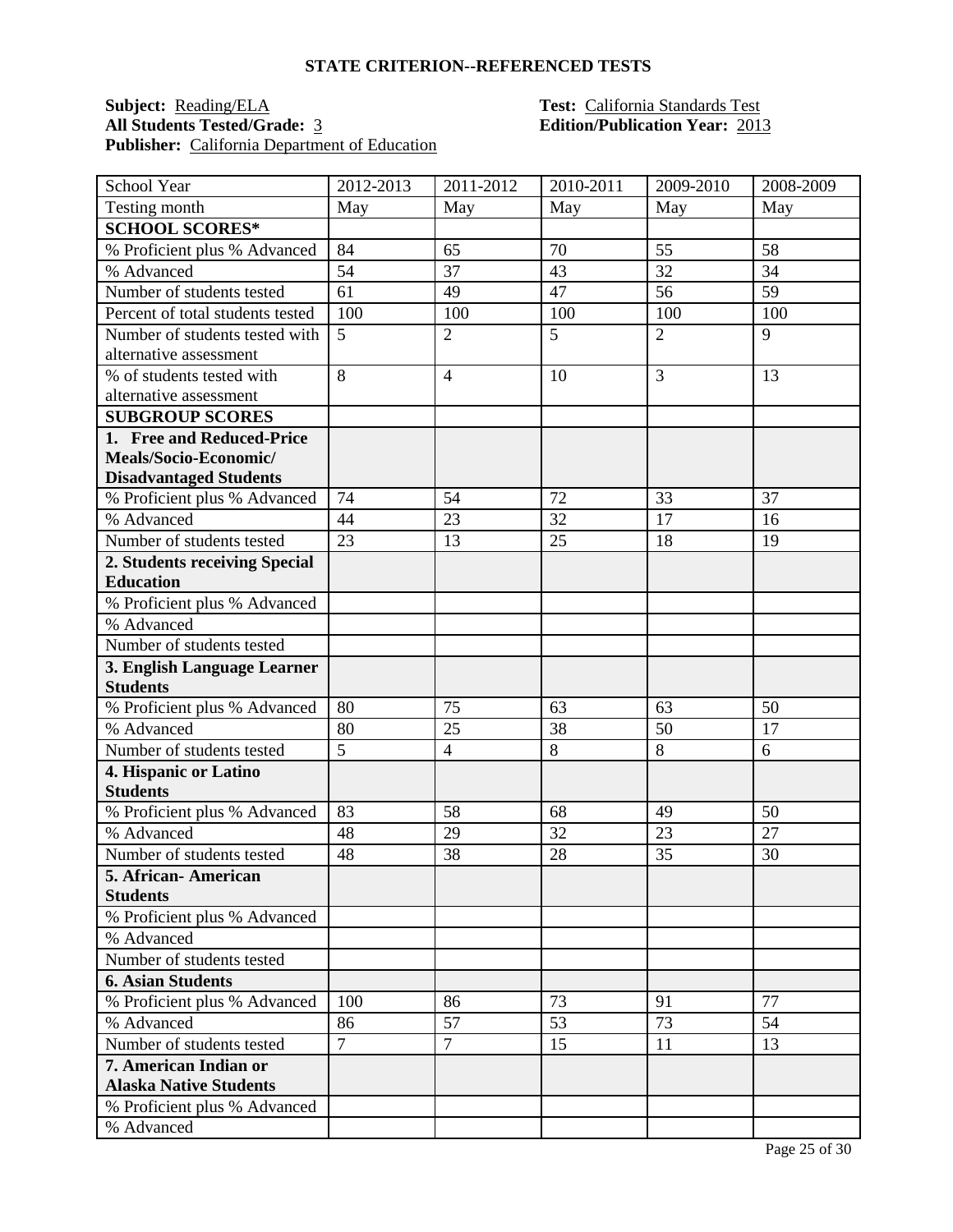| Number of students tested        |  |  |  |
|----------------------------------|--|--|--|
| 8. Native Hawaiian or other      |  |  |  |
| <b>Pacific Islander Students</b> |  |  |  |
| % Proficient plus % Advanced     |  |  |  |
| % Advanced                       |  |  |  |
| Number of students tested        |  |  |  |
| 9. White Students                |  |  |  |
| % Proficient plus % Advanced     |  |  |  |
| % Advanced                       |  |  |  |
| Number of students tested        |  |  |  |
| <b>10. Two or More Races</b>     |  |  |  |
| identified Students              |  |  |  |
| % Proficient plus % Advanced     |  |  |  |
| % Advanced                       |  |  |  |
| Number of students tested        |  |  |  |
| 11. Other 1: Other 1             |  |  |  |
| % Proficient plus % Advanced     |  |  |  |
| % Advanced                       |  |  |  |
| Number of students tested        |  |  |  |
| 12. Other 2: Other 2             |  |  |  |
| % Proficient plus % Advanced     |  |  |  |
| % Advanced                       |  |  |  |
| Number of students tested        |  |  |  |
| 13. Other 3: Other 3             |  |  |  |
| % Proficient plus % Advanced     |  |  |  |
| % Advanced                       |  |  |  |
| Number of students tested        |  |  |  |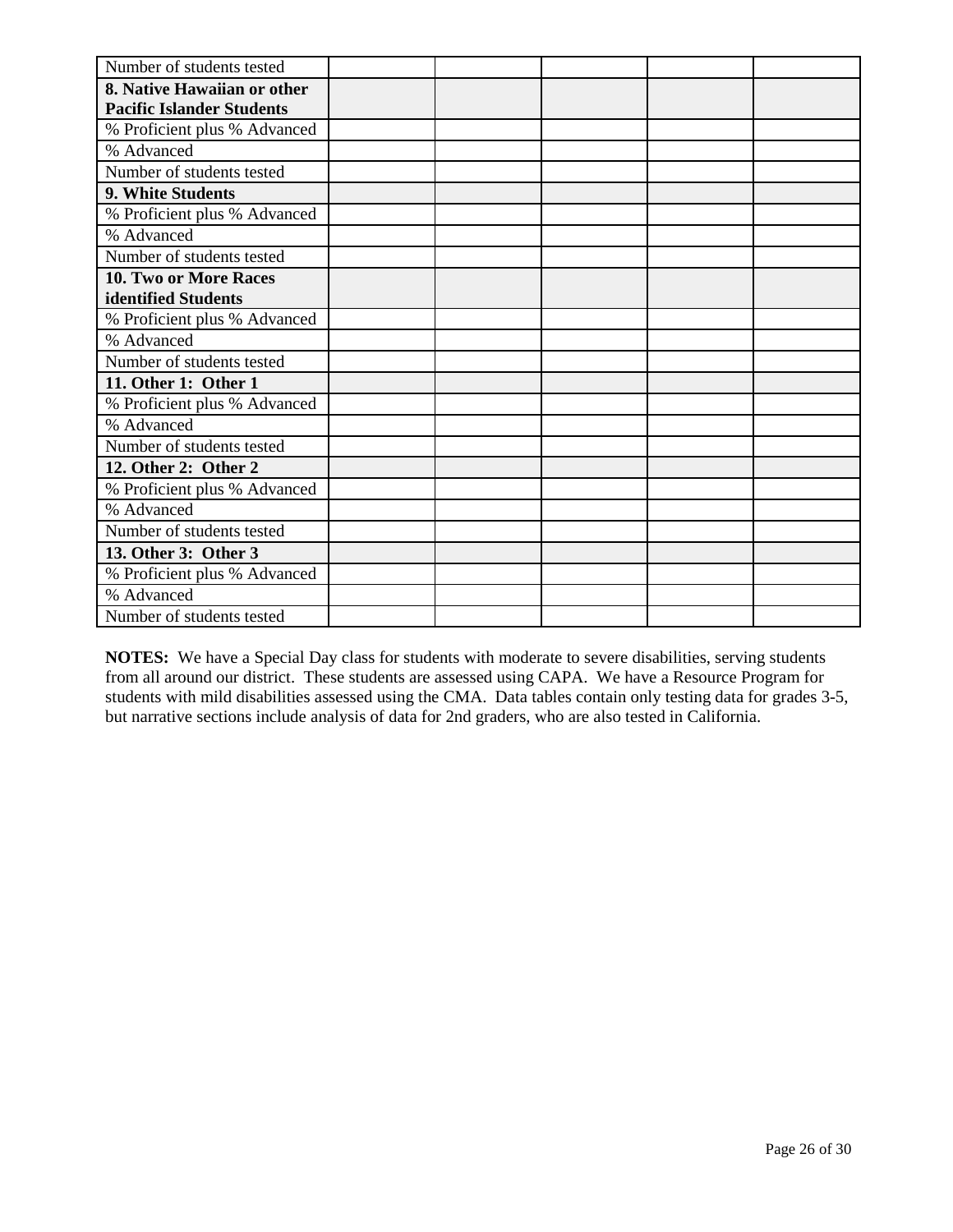# **Subject: Reading/ELA Test: California Standards Test**<br>**All Students Tested/Grade:** 4 **Edition/Publication Year:** 201 Publisher: California Department of Education

# **All Students Tested/Grade:** 4 **Edition/Publication Year:** 2013

| School Year                      | 2012-2013      | 2011-2012 | 2010-2011      | 2009-2010      | 2008-2009 |
|----------------------------------|----------------|-----------|----------------|----------------|-----------|
| Testing month                    | May            | May       | May            | May            | May       |
| <b>SCHOOL SCORES*</b>            |                |           |                |                |           |
| % Proficient plus % Advanced     | 94             | 92        | 75             | 78             | 74        |
| % Advanced                       | 61             | 58        | 47             | 62             | 39        |
| Number of students tested        | 51             | 38        | 51             | 50             | 46        |
| Percent of total students tested | 100            | 100       | 100            | 100            | 100       |
| Number of students tested with   | 3              | 5         | $\overline{7}$ | 1              | 10        |
| alternative assessment           |                |           |                |                |           |
| % of students tested with        | 6              | 12        | 12             | $\overline{2}$ | 18        |
| alternative assessment           |                |           |                |                |           |
| <b>SUBGROUP SCORES</b>           |                |           |                |                |           |
| 1. Free and Reduced-Price        |                |           |                |                |           |
| Meals/Socio-Economic/            |                |           |                |                |           |
| <b>Disadvantaged Students</b>    |                |           |                |                |           |
| % Proficient plus % Advanced     | 93             | 100       | 64             | 46             | 67        |
| % Advanced                       | 40             | 53        | 36             | 39             | 38        |
| Number of students tested        | 15             | 19        | 22             | 13             | 24        |
| 2. Students receiving Special    |                |           |                |                |           |
| <b>Education</b>                 |                |           |                |                |           |
| % Proficient plus % Advanced     |                |           |                |                |           |
| % Advanced                       |                |           |                |                |           |
| Number of students tested        |                |           |                |                |           |
| 3. English Language Learner      |                |           |                |                |           |
| <b>Students</b>                  |                |           |                |                |           |
| % Proficient plus % Advanced     | 100            | 88        | 89             | 100            | 50        |
| % Advanced                       | 67             | 50        | 56             | 100            | 20        |
| Number of students tested        | 6              | 8         | 9              | $\mathbf{1}$   | 10        |
| 4. Hispanic or Latino            |                |           |                |                |           |
| <b>Students</b>                  |                |           |                |                |           |
| % Proficient plus % Advanced     | 92             | 91        | 69             | 71             | 73        |
| % Advanced                       | 53             | 48        | 44             | 50             | 30        |
| Number of students tested        | 38             | 23        | 36             | 28             | 30        |
| 5. African-American              |                |           |                |                |           |
| <b>Students</b>                  |                |           |                |                |           |
| % Proficient plus % Advanced     |                |           |                |                |           |
| % Advanced                       |                |           |                |                |           |
| Number of students tested        |                |           |                |                |           |
| <b>6. Asian Students</b>         |                |           |                |                |           |
| % Proficient plus % Advanced     | 100            | 92        | 100            | 92             | 64        |
| % Advanced                       | 100            | 67        | 67             | 75             | 55        |
| Number of students tested        | $\overline{7}$ | 12        | 9              | 12             | 11        |
| 7. American Indian or            |                |           |                |                |           |
| <b>Alaska Native Students</b>    |                |           |                |                |           |
| % Proficient plus % Advanced     |                |           |                |                |           |
| % Advanced                       |                |           |                |                |           |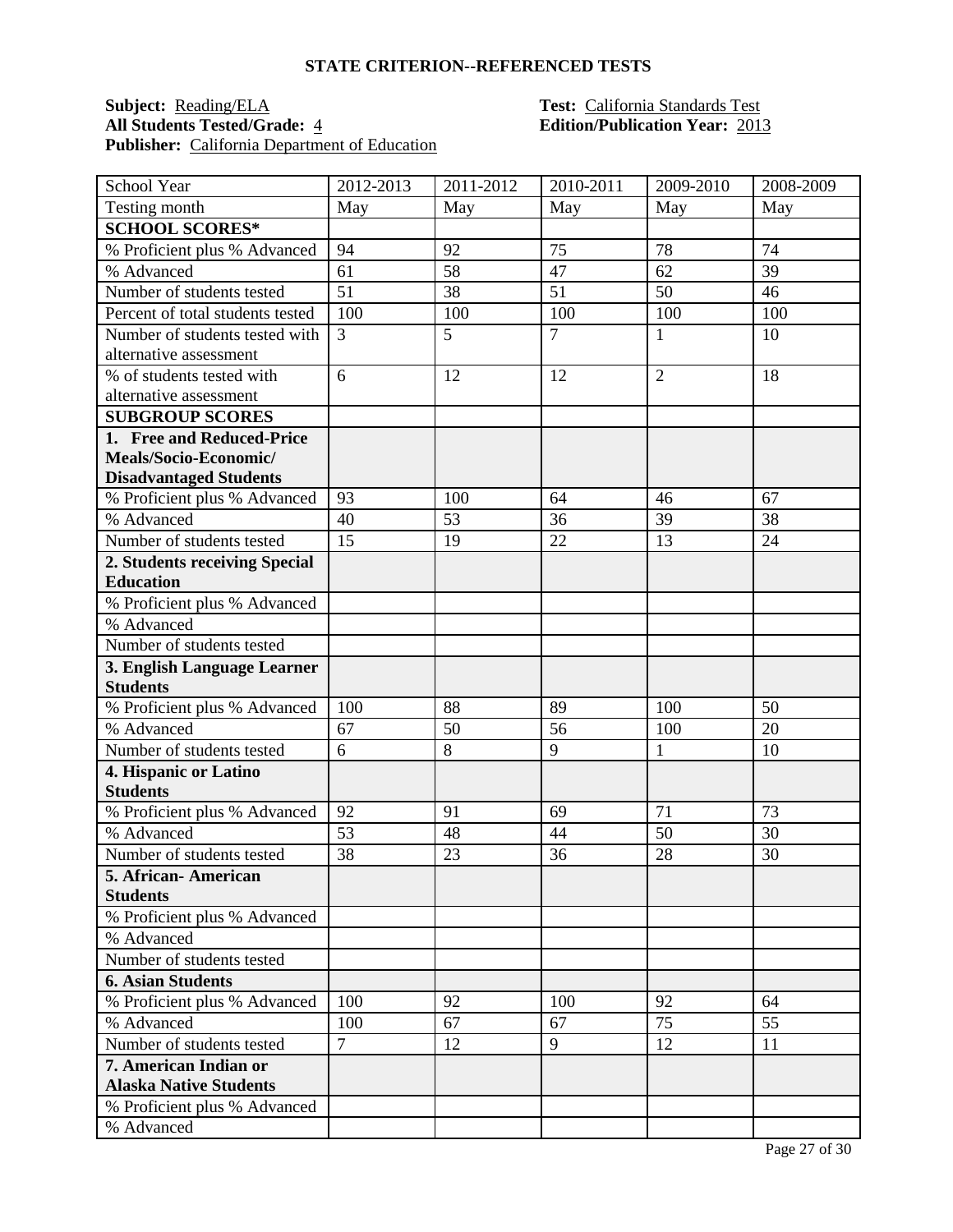| Number of students tested        |  |  |  |
|----------------------------------|--|--|--|
| 8. Native Hawaiian or other      |  |  |  |
| <b>Pacific Islander Students</b> |  |  |  |
| % Proficient plus % Advanced     |  |  |  |
| % Advanced                       |  |  |  |
| Number of students tested        |  |  |  |
| 9. White Students                |  |  |  |
| % Proficient plus % Advanced     |  |  |  |
| % Advanced                       |  |  |  |
| Number of students tested        |  |  |  |
| 10. Two or More Races            |  |  |  |
| identified Students              |  |  |  |
| % Proficient plus % Advanced     |  |  |  |
| % Advanced                       |  |  |  |
| Number of students tested        |  |  |  |
| 11. Other 1: Other 1             |  |  |  |
| % Proficient plus % Advanced     |  |  |  |
| % Advanced                       |  |  |  |
| Number of students tested        |  |  |  |
| 12. Other 2: Other 2             |  |  |  |
| % Proficient plus % Advanced     |  |  |  |
| % Advanced                       |  |  |  |
| Number of students tested        |  |  |  |
| 13. Other 3: Other 3             |  |  |  |
| % Proficient plus % Advanced     |  |  |  |
| % Advanced                       |  |  |  |
| Number of students tested        |  |  |  |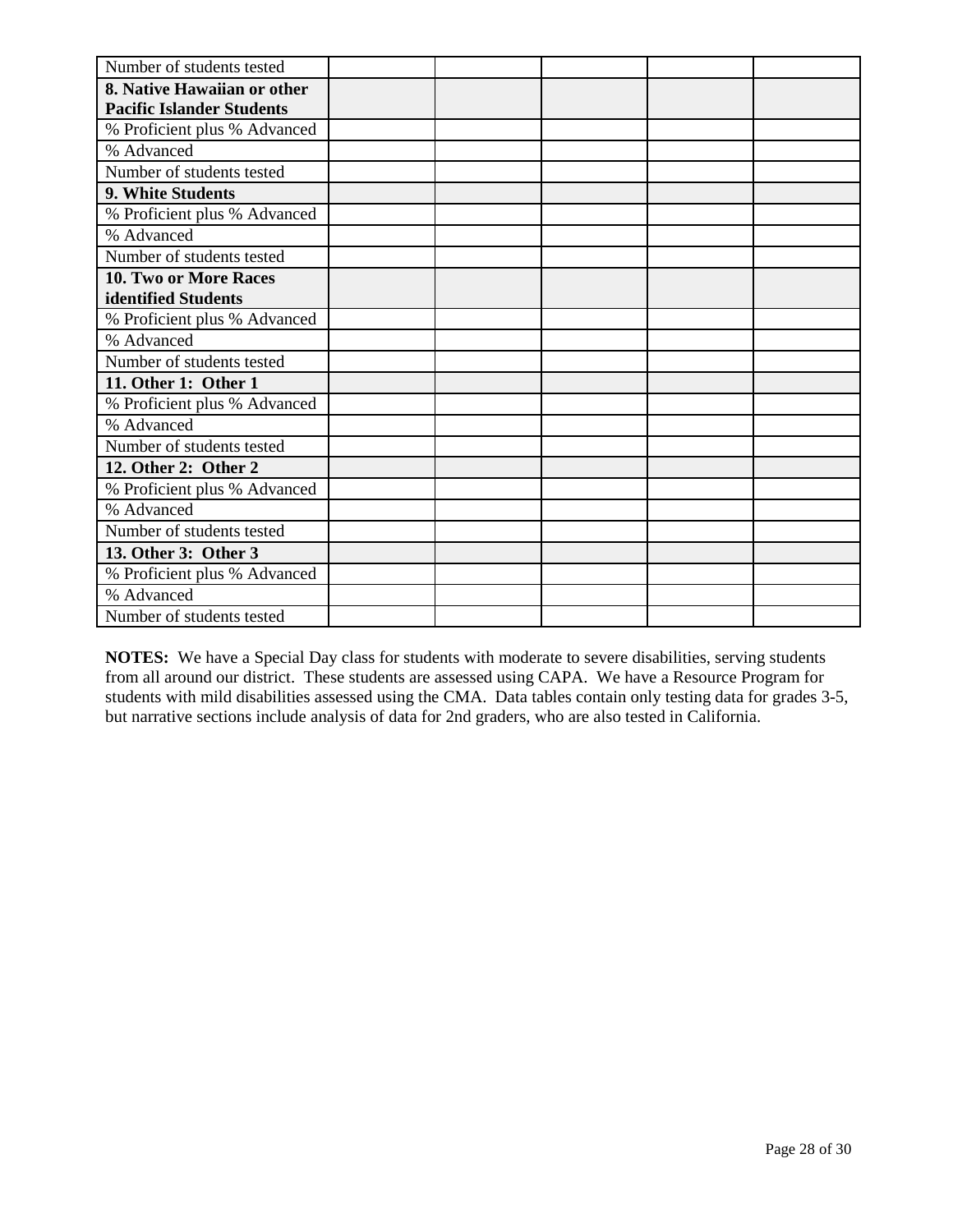### **Subject: Reading/ELA Test: California Standards Test**<br>**All Students Tested/Grade:** 5 **Edition/Publication Year:** 201 Publisher: California Department of Education

# **All Students Tested/Grade:** 5 **Edition/Publication Year:** 2013

| School Year                      | 2012-2013      | 2011-2012      | 2010-2011        | 2009-2010      | 2008-2009      |
|----------------------------------|----------------|----------------|------------------|----------------|----------------|
| Testing month                    | May            | May            | May              | May            | May            |
| <b>SCHOOL SCORES*</b>            |                |                |                  |                |                |
| % Proficient plus % Advanced     | 80             | 70             | 73               | 61             | 67             |
| % Advanced                       | 62             | 52             | 51               | 29             | 38             |
| Number of students tested        | 39             | 46             | 51               | 41             | 63             |
| Percent of total students tested | 100            | 96             | 100              | 98             | 100            |
| Number of students tested with   | $\overline{4}$ | $\overline{5}$ | $\overline{2}$   | $\overline{3}$ | 9              |
| alternative assessment           |                |                |                  |                |                |
| % of students tested with        | 9              | 10             | $\overline{4}$   | $\overline{7}$ | 13             |
| alternative assessment           |                |                |                  |                |                |
| <b>SUBGROUP SCORES</b>           |                |                |                  |                |                |
| 1. Free and Reduced-Price        |                |                |                  |                |                |
| Meals/Socio-Economic/            |                |                |                  |                |                |
| <b>Disadvantaged Students</b>    |                |                |                  |                |                |
| % Proficient plus % Advanced     | 79             | 50             | 54               | 53             | 56             |
| % Advanced                       | 63             | 31             | 39               | 32             | 24             |
| Number of students tested        | 19             | 16             | 13               | 19             | 25             |
| 2. Students receiving Special    |                |                |                  |                |                |
| <b>Education</b>                 |                |                |                  |                |                |
| % Proficient plus % Advanced     |                |                |                  |                |                |
| % Advanced                       |                |                |                  |                |                |
| Number of students tested        |                |                |                  |                |                |
| 3. English Language Learner      |                |                |                  |                |                |
| <b>Students</b>                  |                |                |                  |                |                |
| % Proficient plus % Advanced     | 57             | 78             | $\boldsymbol{0}$ | 33             | 29             |
| % Advanced                       | 29             | 67             | $\overline{0}$   | 17             | 14             |
| Number of students tested        | $\overline{7}$ | 9              | $\overline{2}$   | 6              | $\overline{7}$ |
| 4. Hispanic or Latino            |                |                |                  |                |                |
| <b>Students</b>                  |                |                |                  |                |                |
| % Proficient plus % Advanced     | 74             | 62             | 63               | 62             | 68             |
| % Advanced                       | 57             | 44             | 40               | 23             | 32             |
| Number of students tested        | 23             | 34             | 30               | 26             | 47             |
| 5. African- American             |                |                |                  |                |                |
| <b>Students</b>                  |                |                |                  |                |                |
| % Proficient plus % Advanced     |                |                |                  |                |                |
| % Advanced                       |                |                |                  |                |                |
| Number of students tested        |                |                |                  |                |                |
| <b>6. Asian Students</b>         |                |                |                  |                |                |
| % Proficient plus % Advanced     | 83             | 89             | 91               | 60             | 60             |
| % Advanced                       | 58             | 89             | 73               | 50             | 50             |
| Number of students tested        | 12             | 9              | 11               | 10             | 10             |
| 7. American Indian or            |                |                |                  |                |                |
| <b>Alaska Native Students</b>    |                |                |                  |                |                |
| % Proficient plus % Advanced     |                |                |                  |                |                |
| % Advanced                       |                |                |                  |                |                |